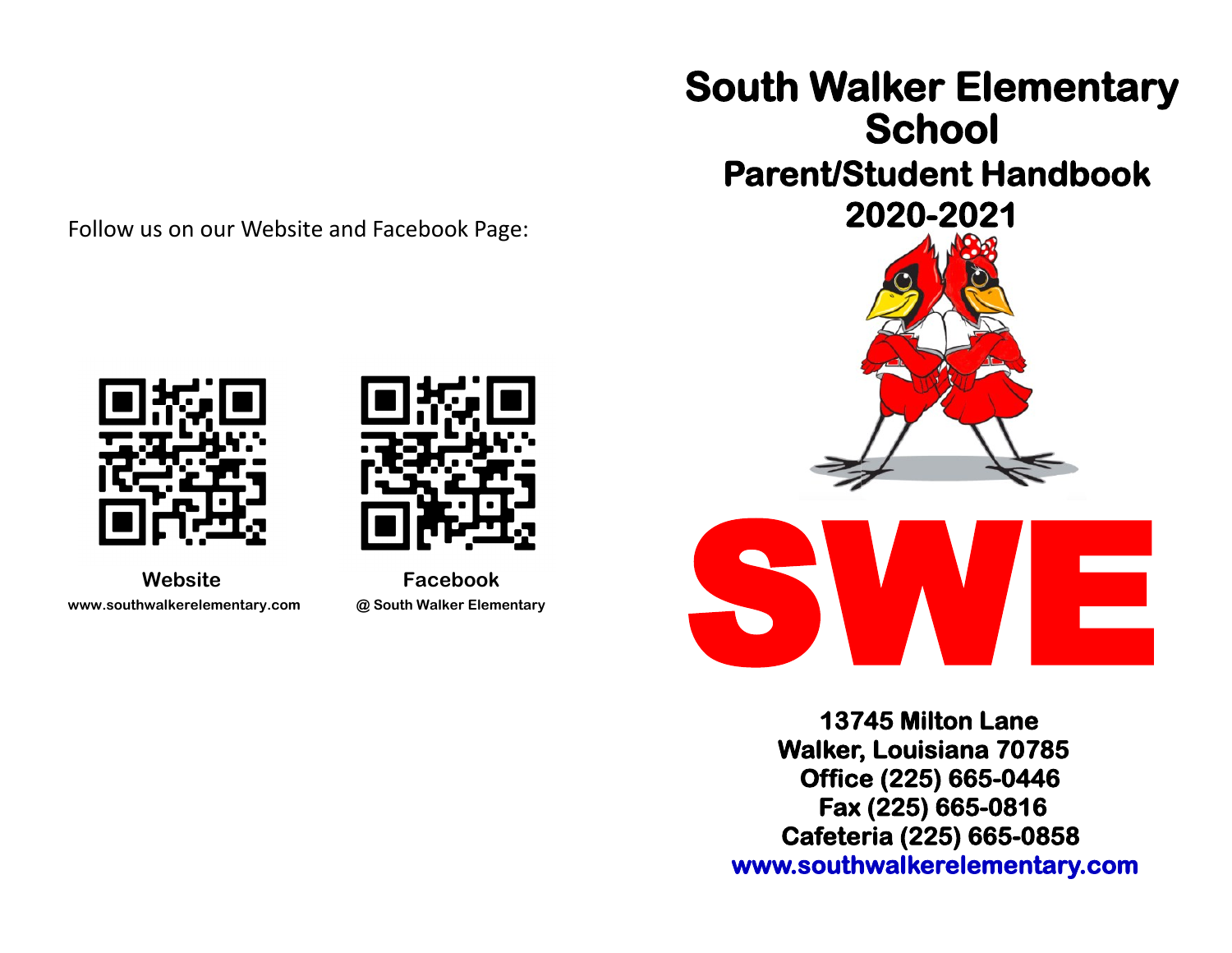#### Table of Contents

|                                                                    | page 3  |
|--------------------------------------------------------------------|---------|
|                                                                    | page 4  |
|                                                                    | page 4  |
|                                                                    | page 4  |
|                                                                    | page 4  |
|                                                                    | page 4  |
|                                                                    | page 4  |
|                                                                    | Page 5  |
|                                                                    | Page 5  |
|                                                                    | Page 5  |
|                                                                    | Page 5  |
|                                                                    | Page 5  |
|                                                                    | page 6  |
|                                                                    | page 6  |
|                                                                    | page 6  |
|                                                                    | page 7  |
|                                                                    | page 7  |
|                                                                    | page 7  |
|                                                                    | page 8  |
|                                                                    | page 8  |
|                                                                    |         |
|                                                                    | page 8  |
|                                                                    | page 9  |
|                                                                    | page 9  |
|                                                                    | page 9  |
|                                                                    | page 9  |
|                                                                    | Page 9  |
|                                                                    | page 10 |
|                                                                    | page 10 |
|                                                                    | page 10 |
|                                                                    | page 10 |
| Emergency Check-Out Cards/Tardy, Check-In and Check Out Procedures | page 11 |
|                                                                    | page 12 |
|                                                                    | page 13 |
|                                                                    | page 14 |
|                                                                    | page 16 |
|                                                                    | page 17 |
|                                                                    | page 19 |
| Fire Drills, Weather Drills, Evacuation, and Lock Down Drills      | page 19 |
|                                                                    | page 19 |
|                                                                    | page 19 |
|                                                                    | page 20 |
|                                                                    | page 22 |
|                                                                    | page 23 |
|                                                                    | page 24 |
|                                                                    | page 25 |
|                                                                    | page 26 |
|                                                                    | page 28 |
|                                                                    | page 29 |
|                                                                    | page 30 |
|                                                                    | page 31 |
| SWPBS (South Walker Positive Behavior Support) Parent Letter       | page 32 |
|                                                                    | page 33 |
|                                                                    | page 34 |
|                                                                    |         |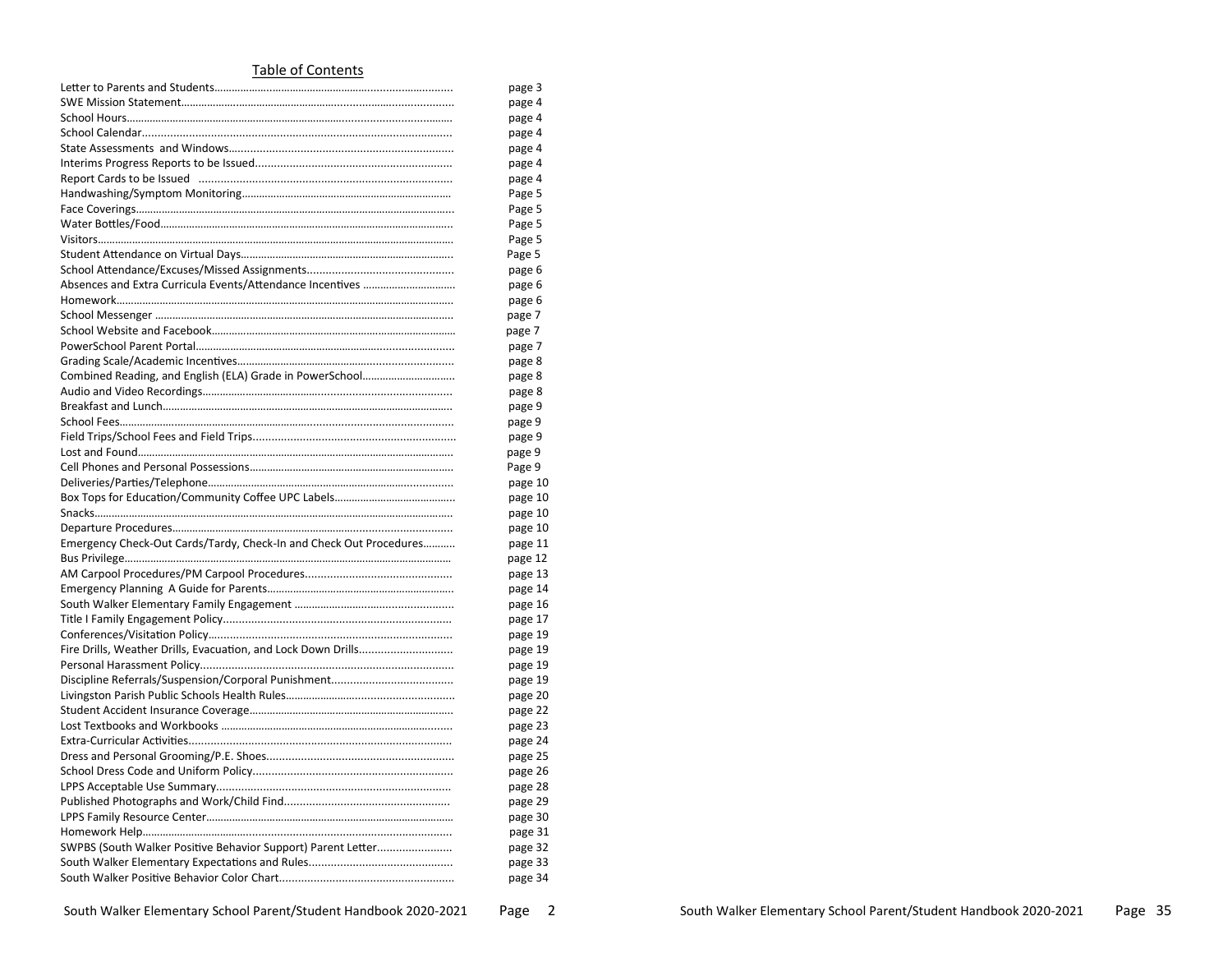# **South Walker Positive Behavior Color Chart**

**Above and Beyond**

(Cardinal Cash Worthy)

**Ready to Learn**

(Great Day)

- **Warning**
- **Consequence 1**
- **Consequence 2**

## South Walker Elementary School 2020-2021

Dear Parents and Students,

Welcome to South Walker Elementary! We are looking forward to a great year full of wonderful learning experiences with the continued support of our families and community.

In preparation for the 2020-2021 school year at South Walker Elementary, we have prepared this Student/Parent Handbook to foster a good working relationship between the school, families, and students. This handbook outlines our expectations by clearly defining our rules, procedures, and other school information. Please read it carefully and refer to it as needed.

Please do not hesitate to contact the school at 665-0446 if we can be of assistance to you.

Belinda Avant Principal

### **Office Staff:**

Belinda Avant – Principal Angie Caccamo – Principal Designee Britney Gillich—Instructional Coach Stacey Lyons – Financial Secretary Johnell Welborn – Secretary Nettie McMasters - Secretary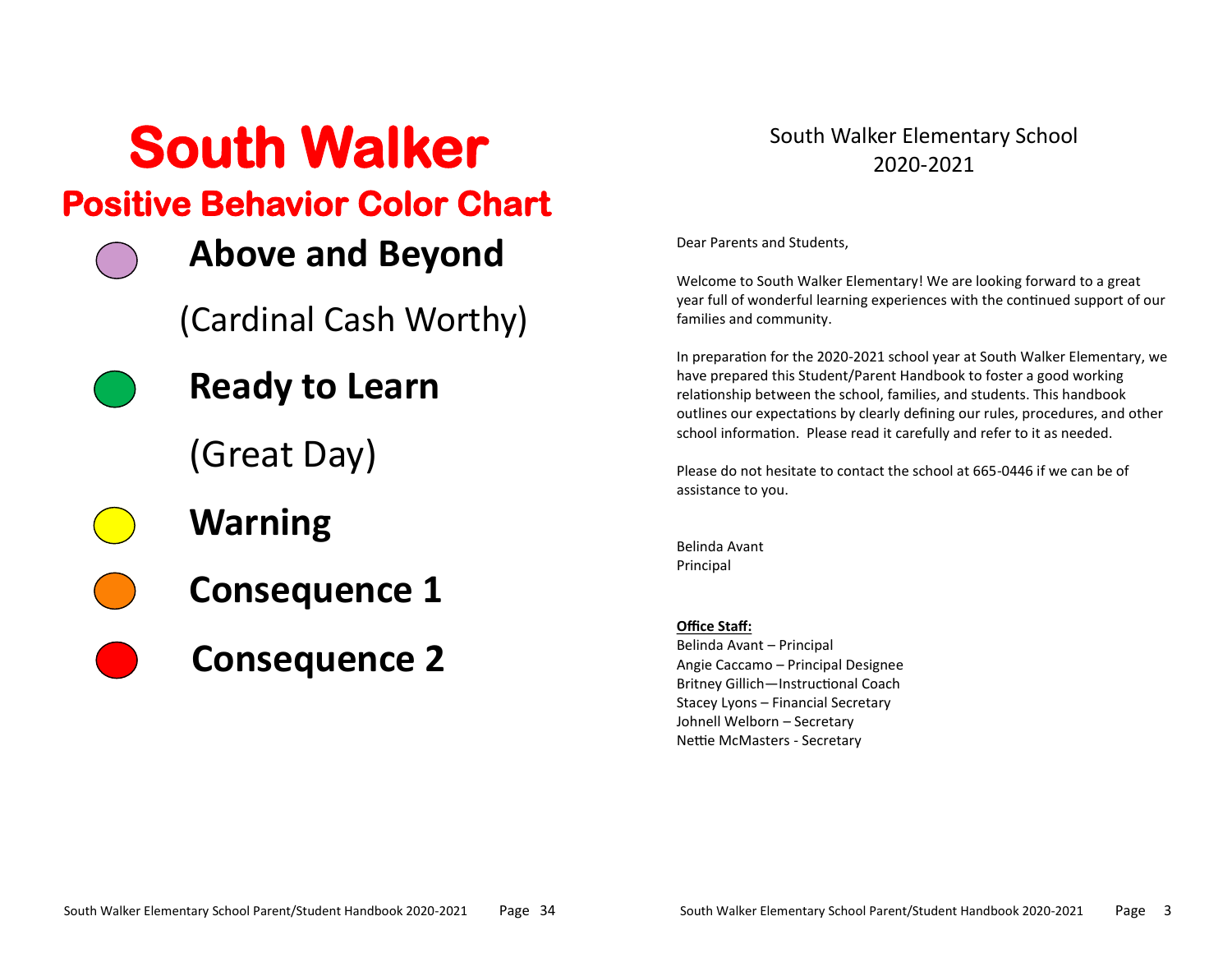#### South Walker Elementary Mission Statement

The mission of South Walker Elementary School is to help every child become a self-directed, lifelong learner.

#### School Hours

Arrival time is 8:00 A.M. School begins at 8:25 A.M. and dismisses at 3:24 P.M.

#### 2020-2021 SCHOOL CALENDAR

| <b>HOLIDAYS</b>               | <b>DATES</b>                                            |
|-------------------------------|---------------------------------------------------------|
| Labor Day                     | Monday, September 7, 2020 (1 day)                       |
| LPPS Professional Development | Wednesday, September 23, 2020 (1 day)                   |
| Livingston Parish Fair        | Friday, October 9, 2020 (1 day)                         |
| Election Day                  | Tuesday, November 3, 2020 (1 day)                       |
| Convention and Thanksgiving   | Monday-Friday, November 23-27, 2020 (5 days)            |
| Christmas and New Year's      | Monday, Dec. 21, 2020 - Tuesday, Jan. 4, 2021 (11 days) |
| <b>Classwork resumes</b>      | Tuesday, January 5, 2021                                |
| Martin Luther King Day        | Monday, January 18, 2021 (1 day)                        |
| Mardi Gras                    | Friday-Tuesday, February 12-16, 2021 (3 days)           |
| LPPS Professional Development | Wednesday, March 10, 2021 (1 day)                       |
| Good Friday/Easter            | Friday, April 2, 2021- Friday, April 9, 2021 (6 days)   |

School staff will observe all holidays with the exception of those designated for Planning and Professional Development. \_\_\_\_\_\_\_\_\_\_\_\_\_\_\_\_\_\_\_\_\_\_\_\_\_\_\_\_\_\_\_\_\_\_\_\_\_\_\_\_\_\_\_\_\_\_\_\_\_\_\_\_\_\_\_\_\_\_\_\_\_\_\_\_\_\_

#### STATE ASSESSMENTS AND WINDOWS

| March 29-April 30, 2021 | LEAP 2025 Computer Based Testing Window (Grades 4-5)                        |
|-------------------------|-----------------------------------------------------------------------------|
| April 21-23, 2021       | LEAP 2025 Paper-Based Testing Window (Grade 3-4)<br>ELA/Math                |
| April 26-27, 2021       | LEAP 2025 Paper-Based Testing Window (Grades 3-4)<br>Science/Social Studies |

#### ELEMENTARY AND JUNIOR HIGH INTERIM PROGRESS REPORTS TO BE ISSUED

\_\_\_\_\_\_\_\_\_\_\_\_\_\_\_\_\_\_\_\_\_\_\_\_\_\_\_\_\_\_\_\_\_\_\_\_\_\_\_\_\_\_\_\_\_\_\_\_\_\_\_\_\_\_\_\_\_\_\_\_\_\_\_\_\_

\_\_\_\_\_\_\_\_\_\_\_\_\_\_\_\_\_\_\_\_\_\_\_\_\_\_\_\_\_\_\_\_\_\_\_\_\_\_\_\_\_\_\_\_\_\_\_\_\_\_\_\_\_\_\_\_\_\_\_\_\_\_\_\_\_\_\_\_\_\_\_\_\_\_\_

Tuesday, September 8, 2020 Wednesday, November 11, 2020 Thursday, February 4, 2021 Wednesday, April 21, 2021

#### ELEMENTARY AND JUNIOR HIGH REPORT CARDS TO BE ISSUED

Friday, October 16, 2020 Friday, January 15, 2021 Friday, March 19, 2021 Friday, May 28, 2021

**South Walker Elementary** 

## **Expectations and Rules**



| <b>EXPECTATIONS</b>              | <b>CAFETERIA</b><br><b>RULES</b>                                                                                  | <b>HALL</b><br><b>RULES</b>                                                                                                                            | COMMONS/<br><b>PLAYGROUND</b><br><b>RULES</b>                                                                                                                                                      | <b>RESTROOM</b><br><b>RULES</b>                                                   | <b>BUS AREA</b><br><b>RULES</b>                                   |
|----------------------------------|-------------------------------------------------------------------------------------------------------------------|--------------------------------------------------------------------------------------------------------------------------------------------------------|----------------------------------------------------------------------------------------------------------------------------------------------------------------------------------------------------|-----------------------------------------------------------------------------------|-------------------------------------------------------------------|
| Act<br>Responsibly               | Keep your<br>area clean.<br>Line up<br>single file.                                                               | Walk to your<br>right.<br>When lined<br>up in the hall,<br>face forward<br>with your<br>arms folded,<br>in your<br>pockets, or<br>behind your<br>back. | Follow the rules.<br>Stay in your<br>designated area.<br>After the bell<br>rings, line up<br>quietly facing<br>forward with<br>vour arms<br>folded, in your<br>pockets, or<br>behind your<br>back. | Use the<br>restroom the<br>way it is<br>supposed to<br>be used.                   | Sit quietly in<br>the bus line.                                   |
| Be<br>Safe                       | Keep trash<br>and food<br>off of the<br>floor.<br>Keep<br>hands,<br>feet, and<br>other<br>objects to<br>yourself. | Walk keeping<br>your hands,<br>feet, and<br>other objects<br>to yourself.                                                                              | Keep your<br>hands, feet, and<br>other objects to<br>vourself.<br>Use the<br>equipment<br>correctly.                                                                                               | Be careful on<br>wet floors.<br>Use the<br>bathroom<br>supplies<br>appropriately. | Walk single<br>file to your<br>bus or car.                        |
| <b>Care for All</b><br>(Respect) | Use good<br>manners.<br>Talk softly.                                                                              | Move quietly<br>from place to<br>place.                                                                                                                | Play fairly.<br>Place trash in<br>the trash cans.                                                                                                                                                  | Keep your<br>hands, feet,<br>and other<br>objects to<br>yourself.                 | Keep your<br>hands, feet,<br>and other<br>objects to<br>yourself. |

\_\_\_\_\_\_\_\_\_\_\_\_\_\_\_\_\_\_\_\_\_\_\_\_\_\_\_\_\_\_\_\_\_\_\_\_\_\_\_\_\_\_\_\_\_\_\_\_\_\_\_\_\_\_\_\_\_\_\_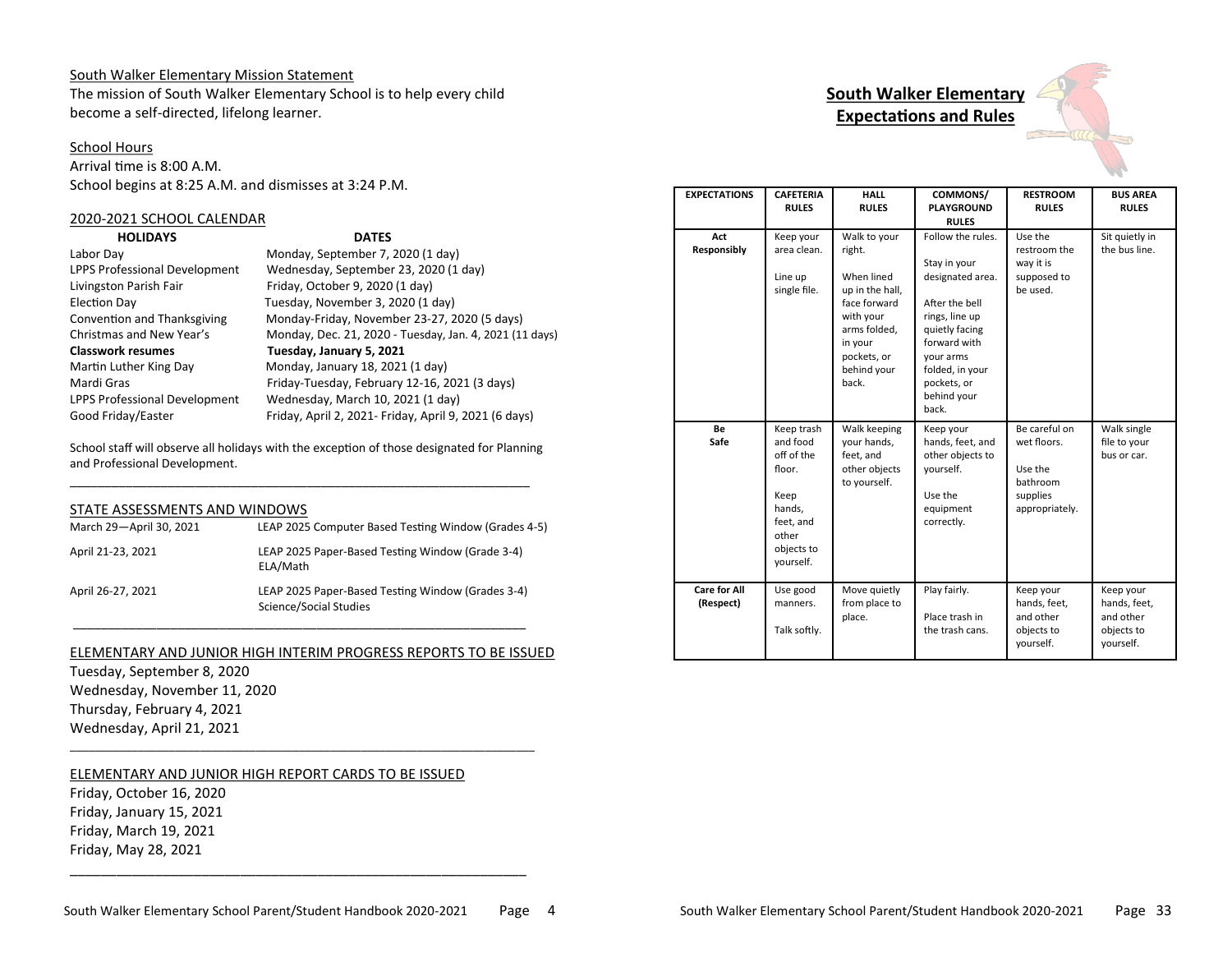### SWPBS (School Walker Positive Behavior Support) Parent Letter \_\_\_\_\_\_\_\_\_\_\_\_\_\_\_\_\_\_\_\_\_\_\_\_\_\_\_\_\_\_\_\_\_\_\_\_\_\_\_\_\_\_\_\_\_\_\_\_\_\_\_\_\_\_\_

#### Dear Parents,

South Walker Elementary uses a school-wide positive behavior support plan designed to encourage and reward positive behavior. Students can earn rewards monthly as well as every nine weeks by following our school's expectations/rules.

Students can earn Cardinal Cash from teachers, administrators, cafeteria workers, bus drivers, and custodial staff by following our school's expectations/rules. Cardinal Cash can be redeemed on the PBS Day each month. A letter will be sent home during the last week of the month for you and your child to decide how to spend the Cardinal Cash.

In addition to Cardinal Cash, students in grades K-2 who have not received punish work or an office referral and students in grades 3-5 who have not received a second punish work or an office referral during the nine week period, will be allowed to attend a special event at school at the end of that nine week period.

Please discuss and review this plan with your child and encourage him/her to demonstrate positive behavior this year.

Sincerely, SWE Faculty and Staff

The administration reserves the right to change the discipline rules according to the operation of the school.

#### Hand Washing

Upon arrival to school, students will wash hands or use hand sanitizer. Students will be given multiple opportunities to wash hands and/or use hand sanitizer throughout the day.

#### Symptom Monitoring

Temperatures will be checked every day by the end of first hour. Parents will be notified by the school of any students with at temperature reading 100.4 or above and ill be isolated until parental pick

#### Face Coverings

Face coverings must be worn by all adults and students third grade and above, to the greatest extent possible or required if mandated by the most recent Governor's Proclamation and BESE guidance. Individuals with severe breathing difficulties should not wear face coverings. Face coverings must be school appropriate. Students are allowed choice of color, design, and pattern. Face coverings, may reflect student's name or monogram, but should be free of wording, slogan, advertisement, or inappropriate graphics. School logo, name, and/or mascot graphics are allowed. Gaiter-style masks are allowed. **No bandanas.**

#### Water Bottles

Students may bring their own water bottles as the traditional water fountains will be turned off.

#### Food

Sharing of food and any other items will be strictly prohibited. We will only accept food or snacks for students that is individually wrapped.

#### Visitors

The safety of our staff and students remains the district's primary concern. Therefore, visitors are required to wear a mask to enter the office.

#### Student Attendance on Virtual Days

Teachers will maintain attendance records to determine satisfactory completion of course requirements. Students are required to log-in to the digital platform Google Classroom to complete daily course assignments on their assigned virtual learning days. Students will be marked absent if assignments are not completed by the second day after the virtual day of school.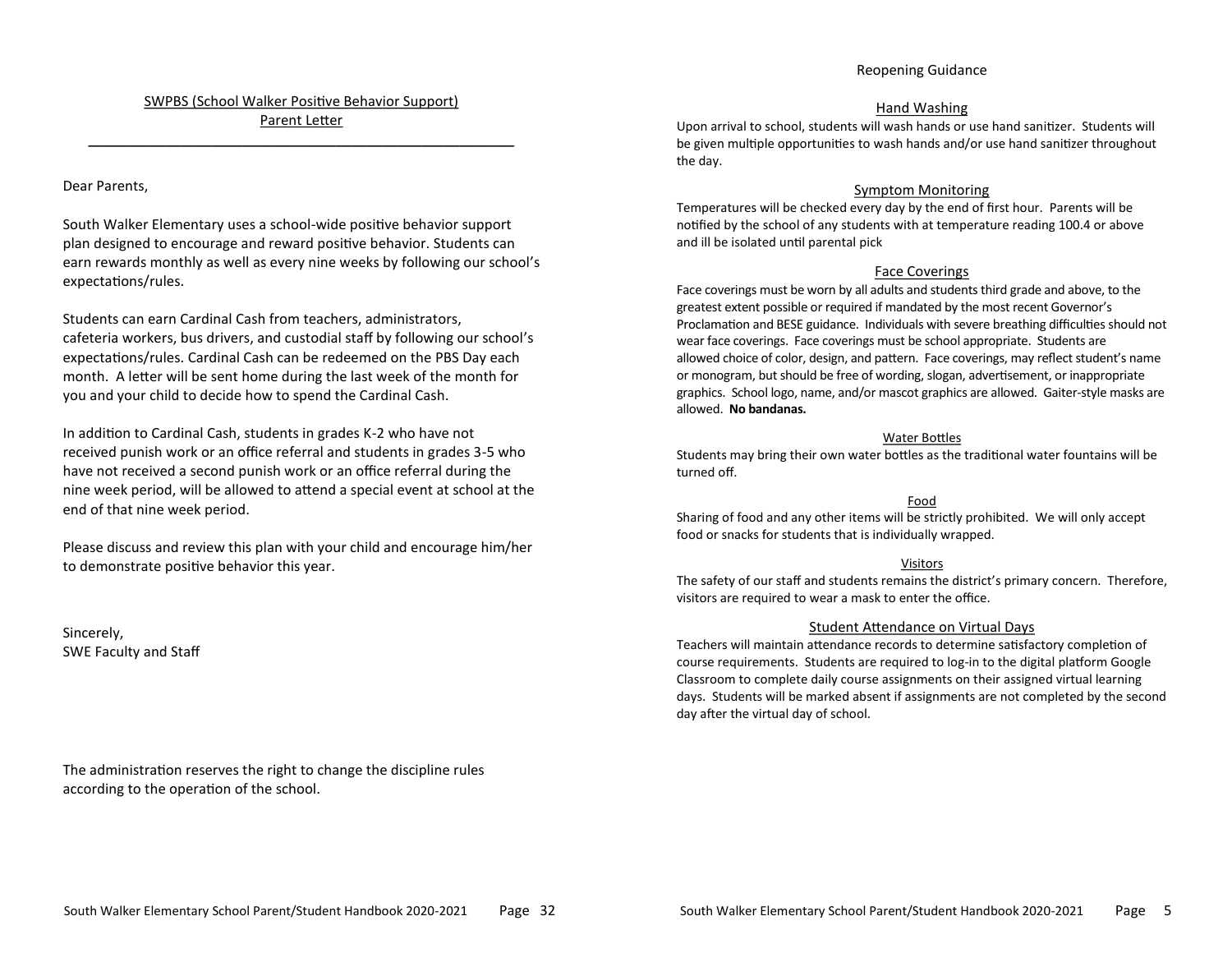#### School Attendance

School Attendance is very important. The Louisiana State Legislature, the Louisiana Department of Education, and the Louisiana State Board of Elementary and Secondary Education policy states that students must be in attendance 167 out of 177 days during the school year unless there is an extenuating circumstance. These extenuating circumstances may include:

- Extended leave from school for physical illness
- A hospital stay
- Recuperation from an accident
- A contagious disease in the family
- Death in the family (not to exceed one week)

Appointments (doctor, dentist, therapy, etc.) should be scheduled after school and during holiday breaks. Vacations should be planned to coincide with school holidays. Appointments and vacations scheduled during school time cause a loss of learning. These absences will be unexcused and are highly discouraged.

#### Excuses

Absences require an excuse from the doctor or an obituary. If faxed, the doctor's excuse must come directly from the doctor's office. Excuses must be turned in within a week for the absences. Family vacations are considered unexcused absences. Suspensions are unexcused absences. Students who are habitually absent, tardy or check out will be reported to the FINS Department and the 21st Judicial Court System.

#### Missed Assignments

It is a student's responsibility to check with the teacher to receive missed work. Students will need to make up work upon return to school. Students will have the same number of days that they were absent to complete missed work.

#### Absences and Extra Curricular Events

Students who do not attend school, will not be allowed to attend extracurricular events on that same day. That includes both events held during school and after school on the day of the absence from school.

#### Attendance Incentives

It is very important that students attend school daily. To encourage attendance, students will be given an incentive of free dress (hat, shirt, shorts/pants, and socks) for perfect attendance each month. Additionally, all students with perfect attendance for the entire school year will receive a perfect attendance award on Award's Day.

Any 5th grade student who has perfect attendance for all 6 years at South Walker Elementary School will receive a bike for their meritorious attendance. Attendance records of students who transfer to South Walker Elementary will be checked to determine eligibility.

**Perfect Attendance refers to students who have no excused or unexcused absences.** 

## **Homework Help**

## **Free Online Tutoring**

Whether you need help with math homework, an English paper, or preparing for a test, HomeworkLouisana can help! HomeworkLouisiana offers FREE online tutoring and academic resources from Tutor.com for Louisiana residents from kindergarten students through adult learners. Online tutors are available to help in math, science, social studies or English. The services can be accessed from a Louisiana public library, from your home computer or from your mobile device.

## www.HomeworkLa.org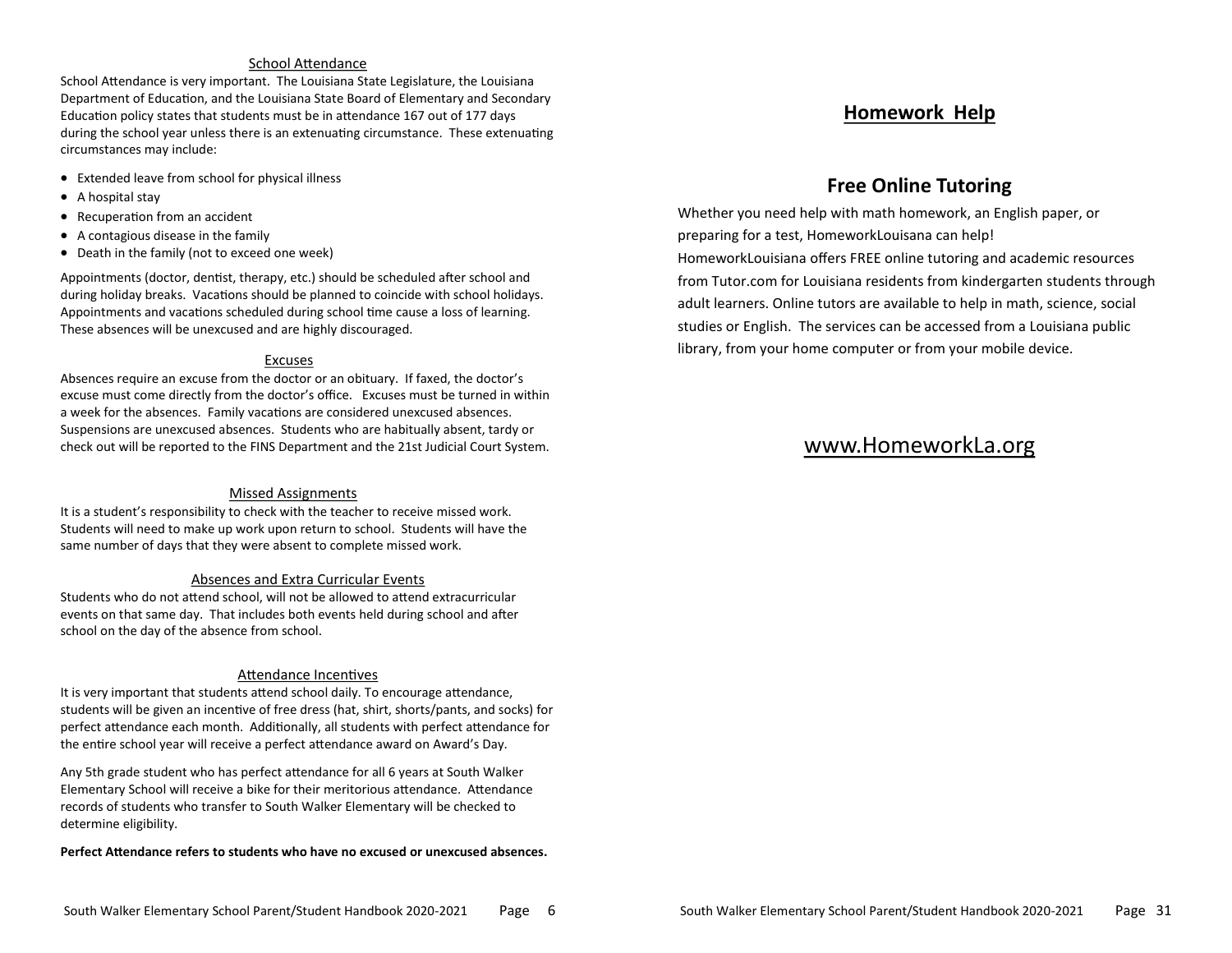

#### Homework

Homework promotes the development of self-discipline, good study habits, a sense of responsibility, mastery of skills, and comprehension of subject content. It is assigned on a regular basis and will vary according to the grade, subject, and instructional needs of the student. Providing a place and time for study and letting your child know that homework is his/her job and you expect it to be done are important ways for parents to be involved in school.

#### School Messenger

Livingston Parish Public Schools uses the parent notification system called *School Messenger.* This system allows the district or school to contact parents quickly with up-to-date information. The system will notify parents of student absences, campus events, parent meetings, early dismissal of school, school closings, and school emergencies.

#### School Website and Facebook

Our school website is another form of communication. Visit our website at southwalkerelementary.com and join our mailing list.

**Facebook** 

@ South Walker Elementary

#### PowerSchool Parent Portal

PowerSchool Parent Portal will give you access to your child's attendance and grades on-line. Please contact the school if you need a copy of your child's PowerSchool Access ID and Password.

**How to Log In to PowerSchool Parent Portal** (If you have previously created an account)

- 1. Go to the PowerSchool Parent Portal Website: <http://powerschool.lpsb.org/public>
- 2. Enter your username in the first field.
- 3. Enter your password in the second field.

#### **How to create an account:**

- 1. Click on the "Create Account" tab and then click on the "Create Account" button.
- 2. Enter the following information under the "Create Parent Account" section:
- 3. First Name
- 4. Email (must be unique)
- 5. Desired Username (must be unique)
- 6. Password

**The second section shown on the page, "Link students to Account," requires that the information for at least one student be provided, and includes the following:**

- 1. Student Name
- 2. Access ID-provided by your school
- 3. Access Password-provided by your school
- 4. Relationship

**\*\***You may enter the information for up to seven students when initially establishing your account. Adding additional students may be accomplished after creating the account by signing in and navigating to**: Account Management > Students**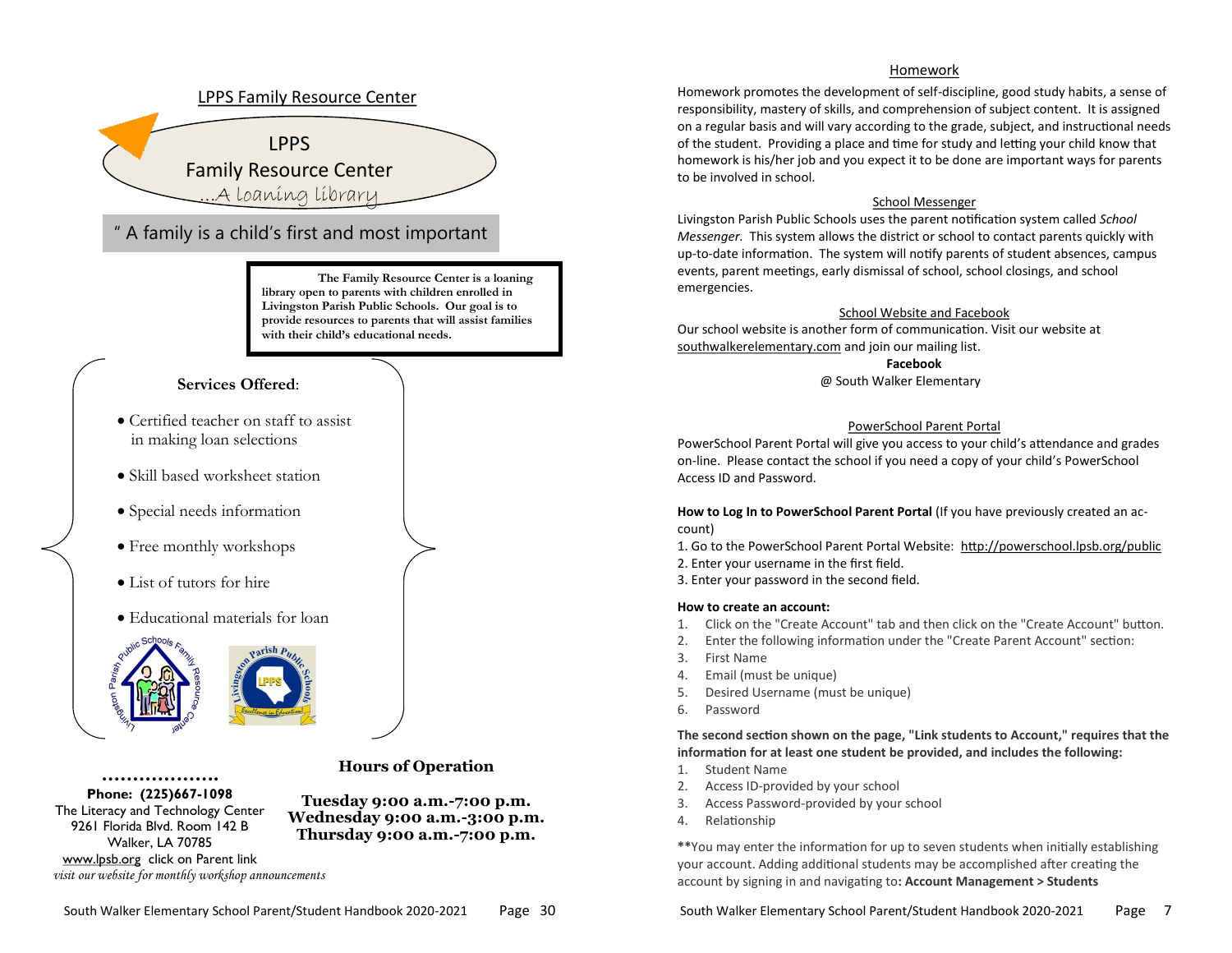#### Grading Scale

The following is the state-wide grading scale:

- **A** 100 93 Outstanding Achievement
- **B** 92 85 Good Achievement
- **C** 84 75 Satisfactory Achievement
- **D** 74 67 Minimum Acceptable Achievement for Passing
- **F** 66 0 Does Not Meet Course Requirements

#### Academic Incentives

All students with straight As or all As and Bs for each of the four nine week grading periods will receive an academic award on Award's Day.

#### Combined Reading and English (ELA) Grade in PowerSchool

The purpose of grading is to measure a student's mastery of the Louisiana Student Standards as they apply to the grade in which the student is enrolled. Our students are given standardized tests that are designed to reflect mastery of these standards. Along with the standardized tests, we feel as a district that a student's grades should show progress in achieving the standards.

In compliance with our state's course mandates, English Language Arts grades will be "blocked" into one grade. The state of Louisiana mandates the number of instructional minutes a student must have each day in various subject areas. Reading minutes are more than English minutes. It is because of this, and the fact that our grading system combines both subjects into one grade, that you will see a difference in the PowerSchool parent portal grades.

In a 100% grading system, reading grades carry a weight of 60% of the total grade and English grades carry a weight of 40% of the total grade. What does this mean for you as a parent or guardian when reviewing your child's ELA grade throughout the nine week grading period? You will need to recognize that the total PowerSchool grade contains this weighting. When you review the points possible, a 10/10 in English will not weigh as heavily as a 10/10 in reading.

#### Audio and Video Recordings

Audio and video recordings are not allowed at South Walker Elementary School due to possible violations of FERPA and HIPPA, both of which regulate and protect the right to privacy for adults and minors. Any audio or video recordings at South Walker Elementary School requires the prior approval of the principal. Please note that this policy does not apply to general assemblies, award ceremonies, and other school sponsored events at South Walker Elementary School.

#### Published Photographs and Work

There are many opportunities for South Walker Elementary to publish a student's pictures, interviews, and/or work in local newspapers, journals, school websites, and/or local news stations. Parental permission will be assumed unless specifically denied. It is the responsibility of the parent to go to school in person and sign a form if you want to deny permission.

#### Child Find

In accordance with the State of Louisiana Child Search Program, annual and ongoing activities are conducted to identify and locate children (ages 3 through 21) suspected of being exceptional and in need of special education and/or related services. If you have a child or know of a child between the ages of 3 and 5 years old who seems to have difficulty learning, help is available. Contact the Livingston Parish Public Schools Child Search Coordinator at (225) 686-7600. If your child is school-aged, contact your home-based school district regarding these concerns .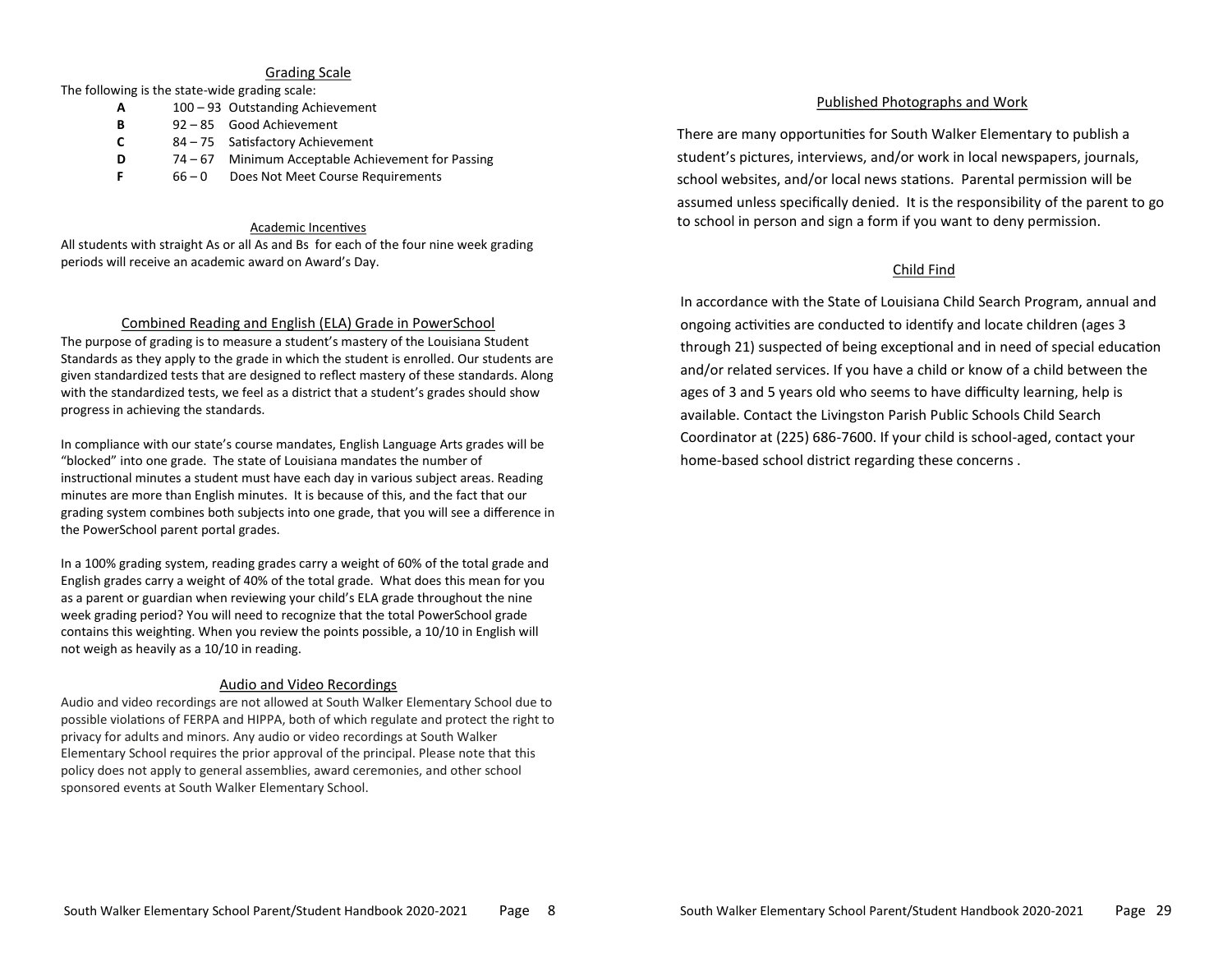#### LPPS Acceptable Use Summary

In our continued efforts to comply with the **C**hildren's **I**nternet **P**rotection **A**ct, Livingston Parish Public Schools has adopted and will enforce policies and procedures to protect our students. The policies: IFBGA Computer Access and Use and JCDAF - Bullying, Cyber bullying, Intimidation along with other district policies are available to the public at the school or district administrative office. **Acceptable use of the internet and other network resources include, but not limited to:** 

- A. No access by minors of inappropriate matter.
- B. No access of social networking or gaming sites.
- C. No use of outside electronic mail, chat rooms, and any other forms of direct communication by students.
- D. No inappropriate network behavior including cyber-bullying.
- E. Any knowledge of prohibited behavior or access of prohibited sites must be reported immediately.
- F. Students are not allowed to install any software on LPPS computers or networks.
- G. No revealing personal information.
- H. No illegal activities such as:
	- a. Hacking, vandalism and unauthorized access.
	- b. Password abuse
	- c. Inappropriate language
	- d. Trespassing in others' folders
	- e. Damaging computers or networks
	- f. Disabling or modifying LPPS security settings in order to bypass filtering/monitoring to gain unauthorized access to sites or files
	- g. Violating copyright laws
	- h. Interacting with other individuals on social networking sites and in chat rooms.
	- i. Spreading viruses
	- j. Using the network for commercial, illegal or violent purposes

#### **Penalties:**

Any user violating these provisions, applicable state and federal laws, and district rules shall be subject to loss of network privileges and any other system disciplinary options, including criminal prosecution.

#### **Procedures that have been adopted to enforce the policies include:**

- A. Principals will discuss CIPA and Acceptable Use with the staff to explain their responsibilities. Teachers sign a form with the items discussed and their responsibilities listed.
- B. Teachers will disseminate the information to students. As documentation of discussion, students in grades 3 and above must sign a statement that they have been informed of and understand their responsibilities as network users. This form also contains a list of items discussed.
- **C. LPPS also maintains a robust software platform that filters inappropriate material and blocks its access for all users. This software scans emails and internet sites for key words and identifiers. The district reviews filtering reports and internet use regularly to insure protection for students and appropriate use by staff.**
- D. All photos of students on school websites will be unidentified unless a permission form has been completed.
- E. It is the responsibility of the parent to go to the school in person and sign a form if you want to:
	- a. Deny your student access to the internet.
	- b. Deny permission for your student's work to be published on classroom web sites.
	- c. Deny permission for your student's unidentified photos to be published on classroom web sites.

#### Breakfast and Lunch

A U.S. Department of Agriculture initiative called the Community Eligibility Provision, [or](https://www.fns.usda.gov/school-meals/community-eligibility-provision) CEP, will continue to allow all Livingston Parish students to receive free meals – breakfast and lunch — regardless of income, through the 2020-2021 school year.

#### School Fees

Instructional and supply fees for Pre K-5th grade students will be \$40.00. This fee will be used for student supplies during this school year. Students who owe fees will not receive their report card or be allowed to attend field trips until the balance is paid.

#### Field Trips

- 1. All field trips are pre-paid. No refunds will be given in the event that your child pays for a field trip and does not attend.
- 2. If a student has frequent behavior referrals, a parent may be requested to accompany the student on the field trip.
- 3. Students who owe any fees will not be allowed to attend field trips.
- 4. Students who are suspended on the day of a field trip will not be allowed to attend the field trip.
- 5. Field trips are for SWE students, parents or guardians and faculty. No other children will be allowed on field trips.
- 6. Students will ride the bus to and from all field trips.
- 7. Parents chaperoning field trips are requested to wear mid-thigh or longer shorts, no tank tops, and no clothing with slogans pertaining to alcohol, tobacco, drugs, or obscene suggestions.

#### School Fees and Field Trips

1st Semester: Minimum of half of school fees must be paid to attend school field trips.

2nd Semester: All school fees must be paid in full to attend school field trips.

#### Lost and Found

Please properly mark all students' belongings with your child's name so that ownership can be easily recognized. A lost and found bin will be located in a centralized location of the school campus. We will keep lost items until the end of each semester, but all unclaimed items after that will be donated to a charitable organization.

#### Cell Phones and Personal Possessions

Personal electronic devices shall not be permitted on campus during regular school hours for any reason for students in PK – 5th grades. Additionally. Electronic devices (including smart watches and fitness trackers), trading cards, spinners, toys, etc. are not allowed at school or on the bus. These items will be confiscated by the administration. Additionally, students are not allowed to sell, trade, or buy anything from other students.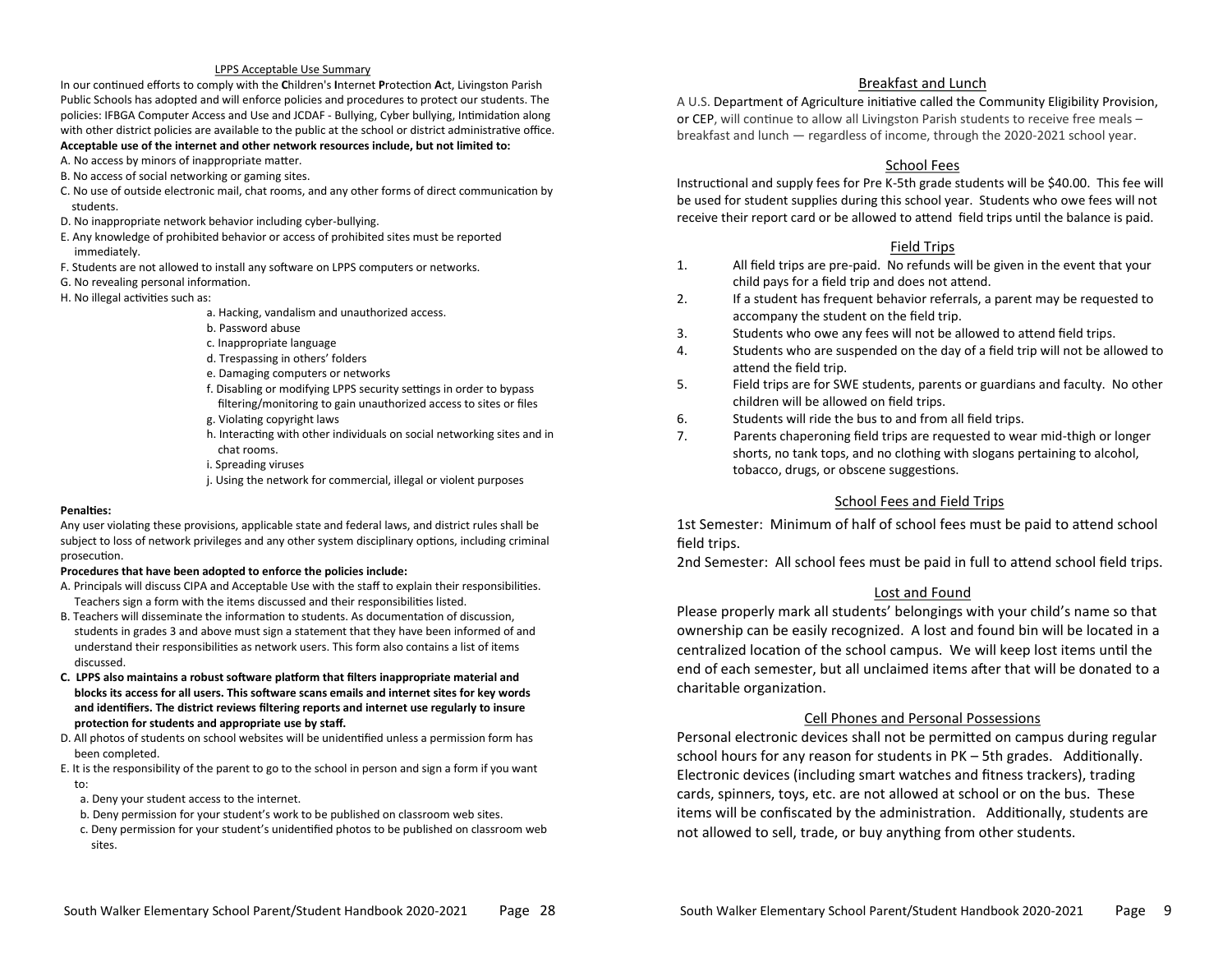#### Deliveries

The school will not accept deliveries of any kind for students. (No balloons, flowers, candy, cookie bouquets, etc.)

#### Parties

Parties are allowed for Christmas, Easter, and the end of the year. Treats may be given at other times at the discretion of the teacher. We will only accept food or snacks for students that is individually wrapped.

#### **Telephone**

Students are not allowed to have cell phones or smart watches at school. Students may use the school telephone if they are ill. Students must have permission from their teacher before using the phone.

#### Box Tops for Education

Please help us by scanning your receipts. Our school receives 10¢ for each identified Box Top product. Just download the app and start scanning your receipts to help our school.

#### Community Coffee UPC Labels

Please help us by saving your Community Coffee UPC Labels. Our school receives money for each Community Coffee UPC Label turned in to school. Just snip the proof of purchase and turn in to our jar at school in the front office.

#### Snacks

You are welcome to send a snack for your child to eat at second recess, but we do not sell concessions.

#### Arrival

The earliest carpool drop off is at the 8:00 A.M bell as there is no teacher on duty before that time. Upon arrival, students are to sanitizer their hands, pick up breakfast, and then report to their classroom.

#### Departure Procedures

The procedures for dismissal must be adhered to for the safety and protection of all students. Parents who pick their children up in the afternoon will pick them up through the carpool line. Car tags will be issued to all car riders. Please keep your car tag in your car at all times. **If a car tag is not present, students will not be released until they are signed out through the office.** Please be prepared to present your ID at that time. Additional tags will be issued through the office.

Walkers and bike riders are to wait for the assigned duty teacher at the kindergarten exit doors. Walkers and bike riders are to stay to the left of the driveway and watch for cars.

**Changes in students' method of transportation will not be allowed unless there is an extenuating circumstance. Those changes will require written permission from a parent or guardian and cannot be made over the phone. The change must be approved by the principal or principal designee before school begins.** 

#### **Shoes**

Shoes may tie, buckle, or Velcro. They must be closed-toe and closed-heel (tennis shoes, boots, dress shoes, casual shoes, or slip-on). Shoes shall be properly tied, if applicable.

#### **P.E. Shoes**

Students must have tennis shoes for P.E. If dress shoes or some other type of shoes are worn on a P. E. day, then tennis shoes need to be brought in their book sack or in a gym bag. Points will be taken off if proper shoes are not worn and students are not able to participate.

#### **Spirit Shirts**

Students may wear school purchased spirit or club shirts on Fridays and on field trip days throughout the year.

#### **Pullovers of Any Kind**

Pullovers are defined as sweaters, sweatshirts, or vests; any garment which is pulled over the head which does not snap, button or zip from top to bottom. *They must be solid navy blue or white.* Pullover v-neck or pullover crew sweatshirts are acceptable, but **HOODS ARE PROHIBITED.** Turtlenecks are prohibited. Designs, emblems, insignias, monograms, and logos are prohibited.

#### **Coats**

Coats, jackets, and sweaters may be worn as long as the uniform shirt collar is revealed under the coat/jacket/sweater. TRENCHCOATS are prohibited. Vests, jackets, sweaters, and coats that zip, button or snap from top to bottom may be any color and with hood.

No student's appearance, including but not limited to his/her attire, shall be considered proper and acceptable for school if it distracts from, or in any way disrupts, the educational process. The Livingston Parish School Board is responsible for achieving a system wide dress code for appearance and dress among students that will promote the best atmosphere for teaching and learning.

#### **Face Coverings**

Face coverings must be worn by all adults and students third grade and above, to the greatest extent possible or required if mandated by the most recent Governor's Proclamation and BESE guidance. Individuals with severe breathing difficulties should not wear face coverings. Face coverings must be school appropriate. Students are allowed choice of color, design, and pattern. Face coverings, may reflect student's name or monogram, but should be free of wording, slogan, advertisement, or inappropriate graphics. School logo, name, and/or mascot graphics are allowed. Gaiter-style masks are allowed. **No bandanas.**

#### **Extra Clothing for PreK-K Students**

Please include a full change of clothing (including undergarments and socks) in a plastic bag and leave it in your child's book sack.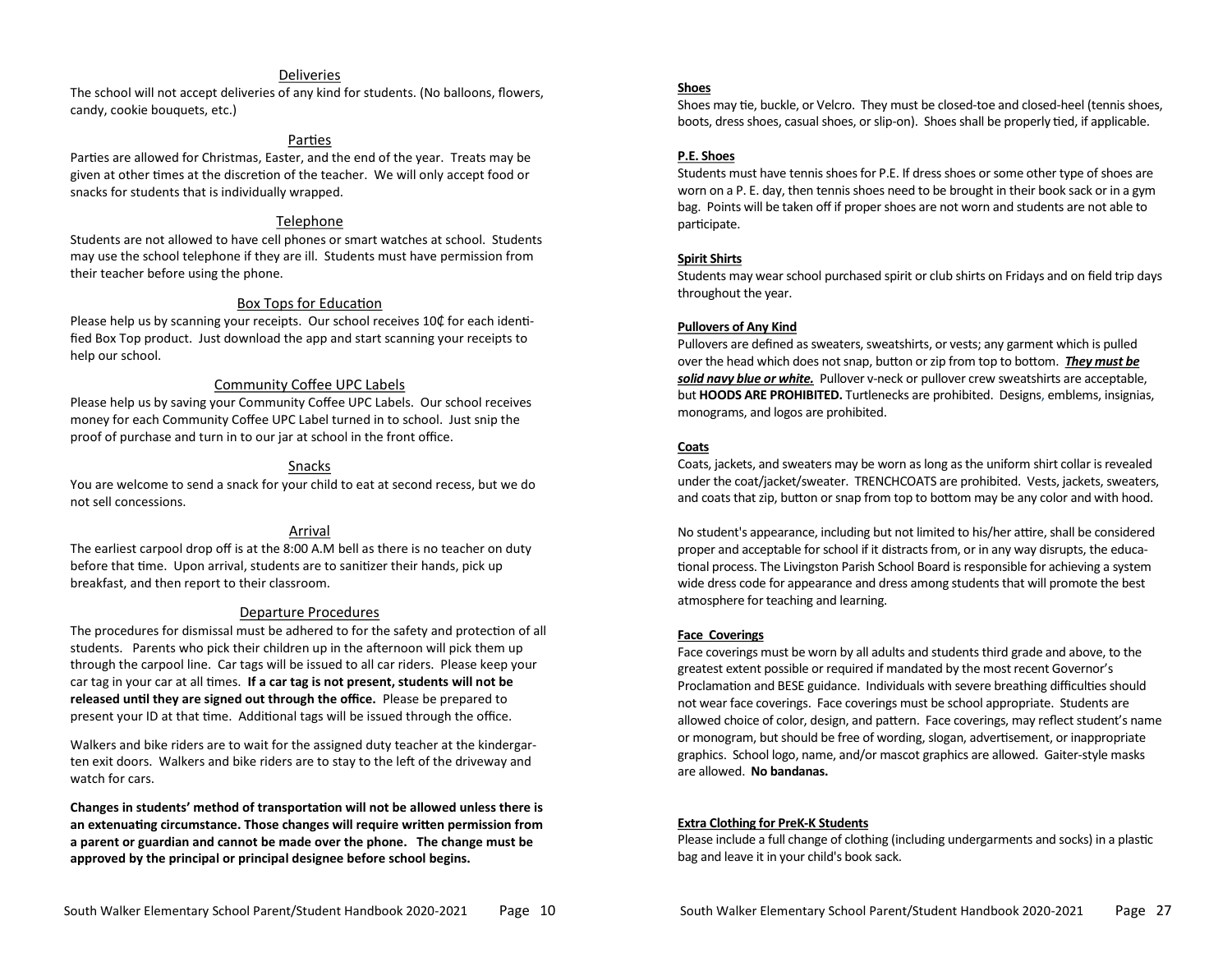#### Student Dress Code and Uniform Policy

All Livingston Parish Public school students are required to wear a standard school uniform for the 2020-2021 school year. The uniform policy is as follows:

#### **Uniform Shirts**

The uniform shirt should be navy blue or white, polo; two, three, or four buttons at the top with collar (long or short sleeve) or an oxford/dress shirt (long or short sleeve). Designs, emblems, insignias, monograms and logos are prohibited. Under-shirts and t-shirts, if worn, must be white in color and can only be worn underneath the standard uniform.

#### **Skirts/Shorts/Slacks/Skorts**

Uniform skirts, shorts, slacks, and skorts must be khaki. Style must be cotton twill or cotton blend (no jean style or materials) with no rivets. Sewn on outside pockets, flaps, and cargo pants are prohibited. They should be worn at the waist and have belt loops. They may not be rolled at the waist or ankle.

Skirts must be worn at waist line and should reach the top of the knee or longer. Skirts can be pleated, flat, or A-line. Cargo style pockets on any garment are prohibited. Shorts length should be to the top of knee to four (4) inches above knee (length cannot be below the knees) and can be pleated or flat front.

If skorts have belt loops, a belt must be worn and worn at the waist line. Skorts should come to the top of the knee to four (4) inches above knee (length cannot be below the knees) and can be pleated, flat, or A-line.

Slacks must be hemmed and length not to exceed top of shoe (hem can be cuffed). Slacks should be straight legged without elastic, gatherings, or slits. Slacks must be free of pockets on lower legs and must be worn at waist line. Cropped, stirrup, parachute, wind, stretch/warm-up, Capri, and jean style pants are prohibited.

#### **Jumpers**

Jumpers must be a solid khaki color. Styles must be cotton twill or cotton blend (no jean style/material). Designs, emblems, insignias, monograms, and logos, are prohibited. Uniform shirts must be worn under jumpers and should be worn to the top of the knee or longer.

#### **Belts**

Belts must be solid black, navy blue, khaki or brown and of a solid material. Belt buckles must be plain with a standard buckle and an appropriate length for waist size.

#### **Hose/Tights**

Hose and tights must be solid white, navy blue or skin tone.

#### **Socks**

Socks must be solid white, navy blue or khaki and must be a matching pair**.** Designs, emblems, insignias, monograms, and logos are prohibited. They must be visible and no higher than the knee. Socks are mandatory.

#### Emergency Check-Out Cards

**All students must turn in an Emergency Check-Out Card at the beginning of each school year.** It is imperative that the school be able to reach a parent or guardian at any time during school hours in case of an emergency or a discipline situation. Please keep your child's Emergency Check-Out Card current, by contacting the school office with a change of address or telephone number, and persons authorized to pick up your child, etc. (Also, if there are custody orders, be sure to present them to the office and bring any updates from the court.) Persistent problems in reaching parents will result in referral to the Office of Child Welfare and Attendance.

#### Tardy, Check-In and Check-Out Procedures

All students must be accompanied by an adult and signed in through the office if they arrive at school after the 8:25 bell rings. Any student not reported tardy by the office will be counted absent. Students will be responsible for completing missed assignments because of tardiness.

#### School Board policy states that any student who has **five (5) unexcused tardies, five (5) unexcused check-outs or a combination of both constitutes sufficient grounds for suspension from school.**

The consequence for this infraction will be: 3rd Offense-Warning 4th Offense-Warning 5th Offense-Before School Detention (Referral to FINS) 6th Offence-After School Detention (Follow up referral to FINS)

Each student must have a check-in/check-out card completed by the parent or guardian. A student can only be checked-out by a person named on the card. If the person's name does not appear on the card, your child will NOT be allowed to leave the campus with that person. **We apologize for any inconvenience, but there will be NO EXCEPTIONS to this rule. We have your child's safety in mind. Persons checking out a student will be requested to show identification. Please notify the office in person of any special check-out instructions or custody arrangements.**

Students leaving school before dismissal must be signed out in the office by a parent, guardian, or person named on check-out card. No changes can be made over the phone. **Students will not be allowed to check-out after 3:00.** 

Appointments (doctor, dentist, therapy, etc.) should be scheduled after school and during holiday breaks. Appointments scheduled during school time cause a loss of learning and are highly discouraged.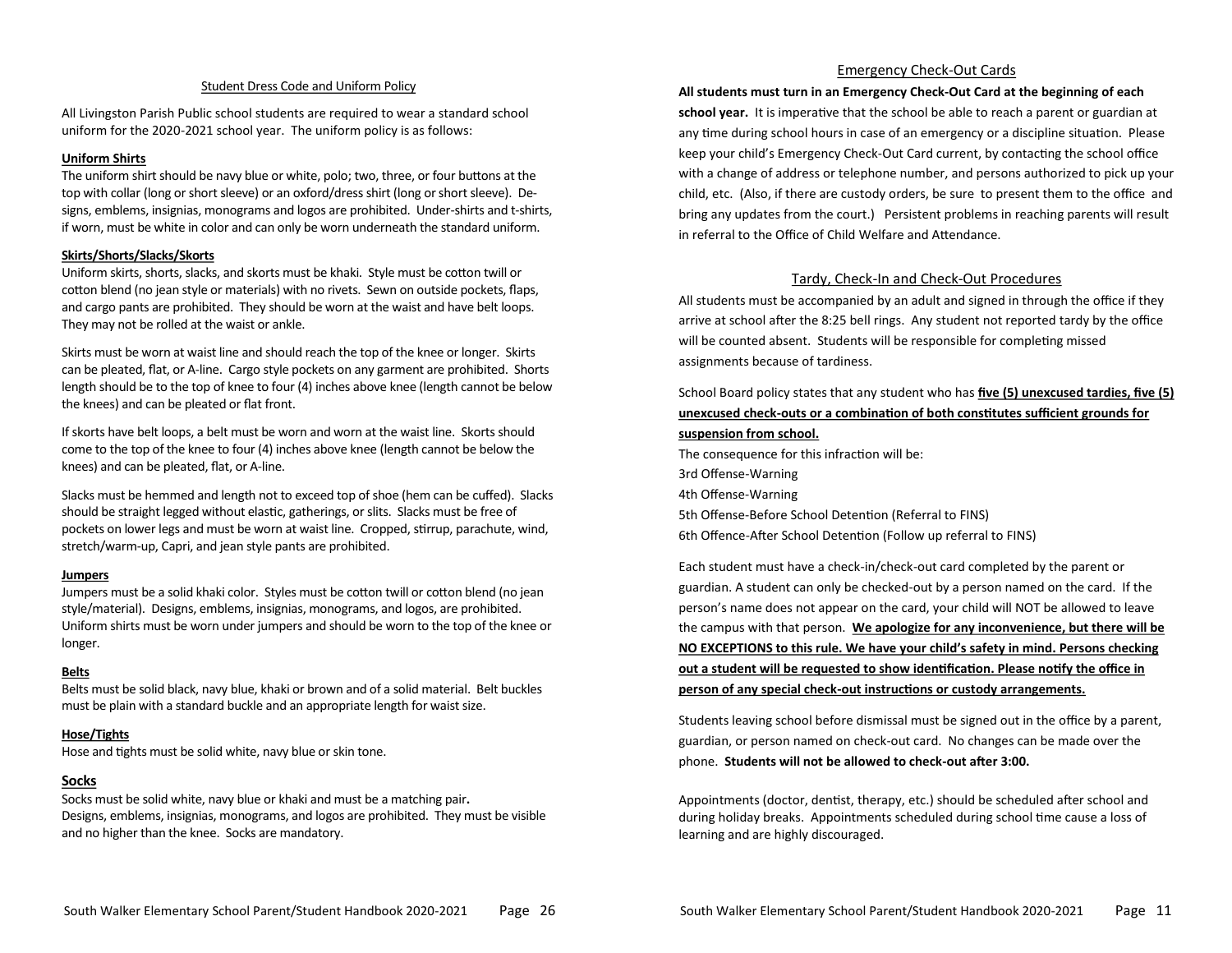#### Bus Privilege

The privilege of riding a bus is conditional on proper behavior and observance of rules and regulations. Behavior on the bus that is detrimental to the health and safety of passengers may result in bus privileges being denied. For the safe operation of the school bus, students should be aware of and obey the following safety rules:

- Cooperate with the driver, as they are in full charge of the bus
- Be on time, the bus will not wait
- Use your inside voice so as not to distract the driver
- Stay in your assigned seat and keep the aisle and rear emergency exit clear
- Sit facing forward with your back against the seat while keeping belongings in your lap or under the seat in front of you, including approved musical instruments, and remain seated while the bus is in motion
- No food, drink or breakable items are allowed on the bus; water is acceptable in appropriate container
- All dress code regulations will be followed
- The use or possession of: tobacco products, drugs, alcohol, weapons (knives and guns), obscene material, or extreme profanity could lead to immediate discipline and the loss of ridership privileges
- Any damage (torn seats, etc.) or vandalism to the bus could lead to discipline and restitution
- At no time should any item be thrown on the bus or off the bus through an open window

Due to unforeseen circumstances, the bus may be delayed.

The school bus ride is considered an extension of the school day and as such, is subject to all school policies and procedures. Riding the school bus is a privilege not a right, and as such may be revoked for safety and disciplinary infractions.

**Changes in students' method of transportation will not be allowed unless there is an extenuating circumstance. Those changes will require written permission from a parent or guardian and cannot be made over the phone. The change must be approved by the principal or principal designee before school begins.** 

#### Dress and Personal Grooming

 It is the responsibility of each student to use good judgment regarding appearance and attire. Cleanliness shall be a basic consideration. Any complaint concerning a student's dress and appearance shall be addressed by the particular school's administration. The principal of the particular school shall make the final decision as to what is considered proper attire and appearance. In the event that health and medical considerations for a particular student require an exception to the Dress Code, the principal of the particular school shall determine that exception and make his/her faculty and staff aware of the exception.

The following guidelines have been established regarding all students' dress and appearance:

- 1. Appropriate footwear (closed toe and heel) must be worn to school.
- 2. Caps, hats, unprescribed glasses are not permitted.
- 3. Patches, decorations, slogans, symbols, tags, marks, or advertisements are prohibited. (Examples: Beer, cigarettes, drugs, obscene suggestions, sexual connotations, etc.)
- 4. No emblems, insignias, or monograms shall appear on any uniform item. Earring(s) are not allowed for males as wearing apparel. (Ears or other body parts, shirt, pants, etc.)
- 5. Male hair length must be of even distribution. The hair may not extend below the plane of the shoulder nor down upon the eyebrow in front, nor below the earlobes. Hair must be clean, well-groomed and neat at all times. (Lines cut in the hair, shaven hair, "Mohawk" cuts, extreme coloring of hair, "tails" or any other hairstyle which interferes with student's performance or that of his classmates is prohibited.)
- 6. Sideburns can extend to the lobe of the ear. Beards are unacceptable. Mustaches neatly trimmed are acceptable.
- 7. Female hair must be clean, neat and well-groomed. Extreme coloring and extreme hairstyles are not acceptable. Hair in rollers is not acceptable.
- 8. Foundation garments must be worn.
- 9. Dress during any period where uniforms are not required, such as special event days, or for transferring students shall be consistent with the intent and spirit of the *School Uniform Dress Code.*

#### P.E. Shoes

Students must have tennis shoes for P.E. If dress shoes or some other type of shoes are worn on a P. E. day, then tennis shoes need to be brought in their book sack or in a gym bag. Points will be taken off if proper shoes are not worn and students are not able to participate.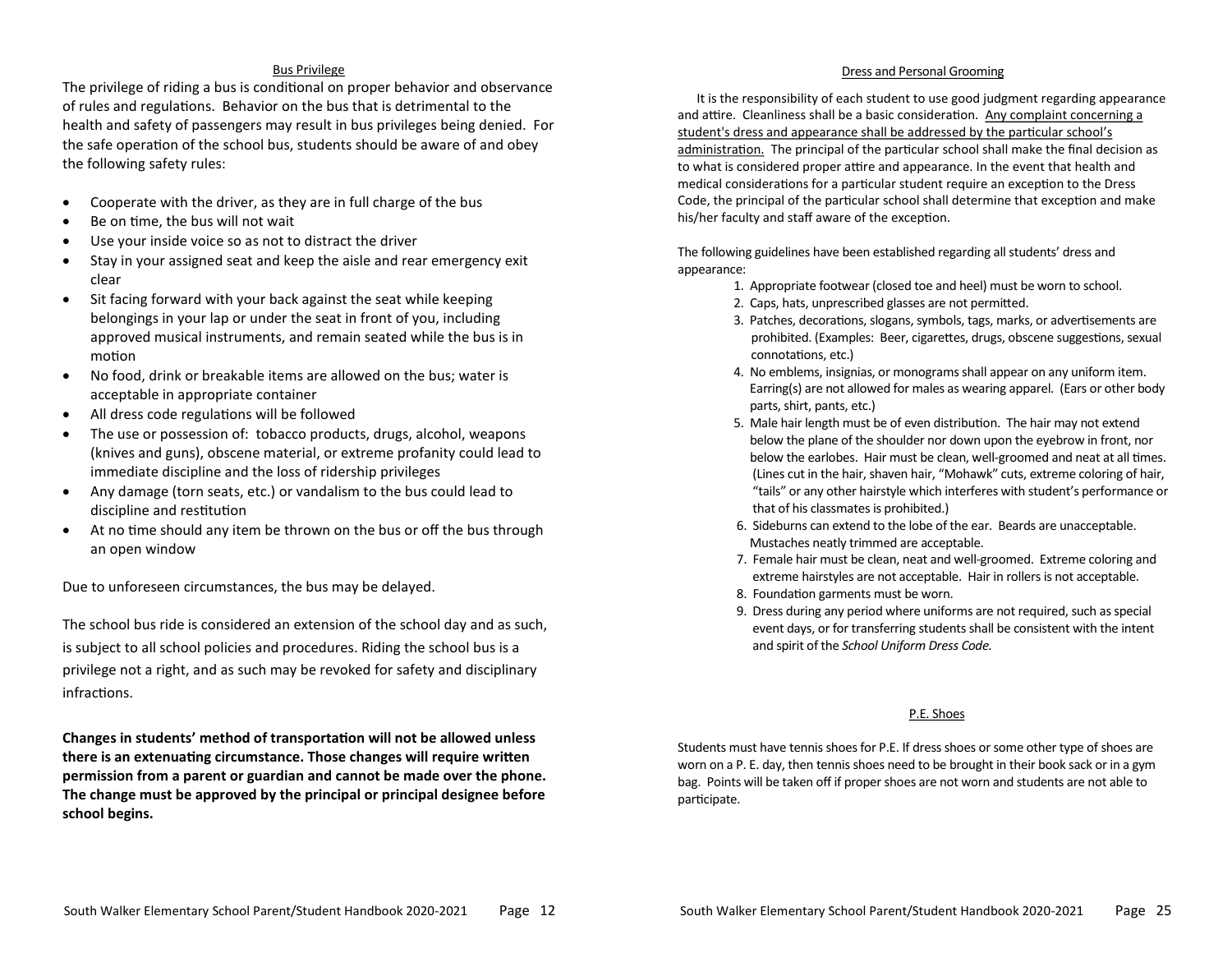#### Extra Curricular Activities

#### **4-H Club**

1. The student must be a 4th or 5th grade student.

2. The student must turn in a signed permission slip and pay the membership dues by the deadline.

#### **BETA Club**

1. The student must be a 4th or 5th grade student.

- 2. The student must maintain all As and Bs each grading period.
- 3. The student must pay membership dues by the deadline.

#### **Volleyball, Softball, Physical Fitness, Track, Cross Country, and Tennis Teams (TBA)**

The student must be in 4th or 5th grade.

The student cannot be 12 years old before September 1st of the current school year.

The student cannot have any Fs during the present grading period including interim grade reports.

- The student has only 2 years to participate after entering the 4th grade.
	- 1. Volleyball—10-14 team members will be chosen (This includes boys and girls.)
	- 2. Softball—13-16 team members will be chosen. (This includes boys and girls.)
	- 3. Physical Fitness –4 (2 boys, 2 girls) team members plus 2 alternates (1 boy, 1 girl) will be chosen.
	- 4. Track-Boys and girls will be chosen for this team.
	- 5. Cross Country-Boys and girls will be chosen for this team.
	- 6. Tennis-Boys and girls will be chosen for this team.

**Students who do not attend school, will not be allowed to attend extracurricular events on that same day. That includes both events held during school and after school the day of the absence from school.** 

#### AM Carpool Procedures

In order to safely drop off your child in the mornings, please note the following guidelines:

- 1. Students may be dropped off for school only **after the 7:55 AM bell rings.**
- 2. All carpoolers must be dropped off at the front of the school.
- 3. Pull to the end of the sidewalk, and load/unload the entire length of the sidewalk. Do not leave any spaces between cars. Please do not get out of line to pass a vehicle unless directed to do so by the duty teacher.

#### PM Carpool Procedures

In order to safely pick up your child in the afternoons, please note the following guidelines:

- 1. All car riders will be picked up on the east side of school by the kindergarten wing.
- 2. All cars picking up in the carpool line must have a car tag.
- 3. In the afternoons, we have P.E. classes in the back of the school. Please remain in your car and behind the cones until the cones are moved by school staff. Please fill the right lane first. Once the carpool line wraps around the school and reaches Milton Lane, please begin a second line. It is important that cars are not blocking traffic on Milton Lane, the crosswalk, or front driveway. School staff will move the right side cones for the first line to move around the building. Once the line reaches the crosswalk at the west side of the school again, the last car in the right lane will be given a "last car" sign to give to the duty teacher. All other cars will need to report to the second line. **Please remain in your vehicle while waiting in the carpool line.**
- 4. Carpoolers will report to the kindergarten area and sit in their assigned areas.
- 5. Students will wait in the pickup area to be called.
- 6. When called, students will walk to the spot where they will be picked up.
- 7. Students will wait for all cars to stop in the loading area before getting into the car.
- 8. For your safety and the safety of our children, please put your car in park when stopped in the carpool line.
- 9. If you are the first car in each sequence of pickups, please wait to leave until you are instructed by the carpool duty teacher.
- 10. Never drive while students are walking near your car. Please wait until all students are safely loaded before leaving**. Do not pass a another car unless instructed to do so by the duty teacher.**

If you are late picking up your child more than three (3) times from the carpool line, you will be notified that your child's transportation has been moved permanently to a bus rider.

Walkers and bike riders are to wait for the assigned duty teacher at the kindergarten exit door. Walkers and bike riders are to stay to the left of the driveway and watch for cars.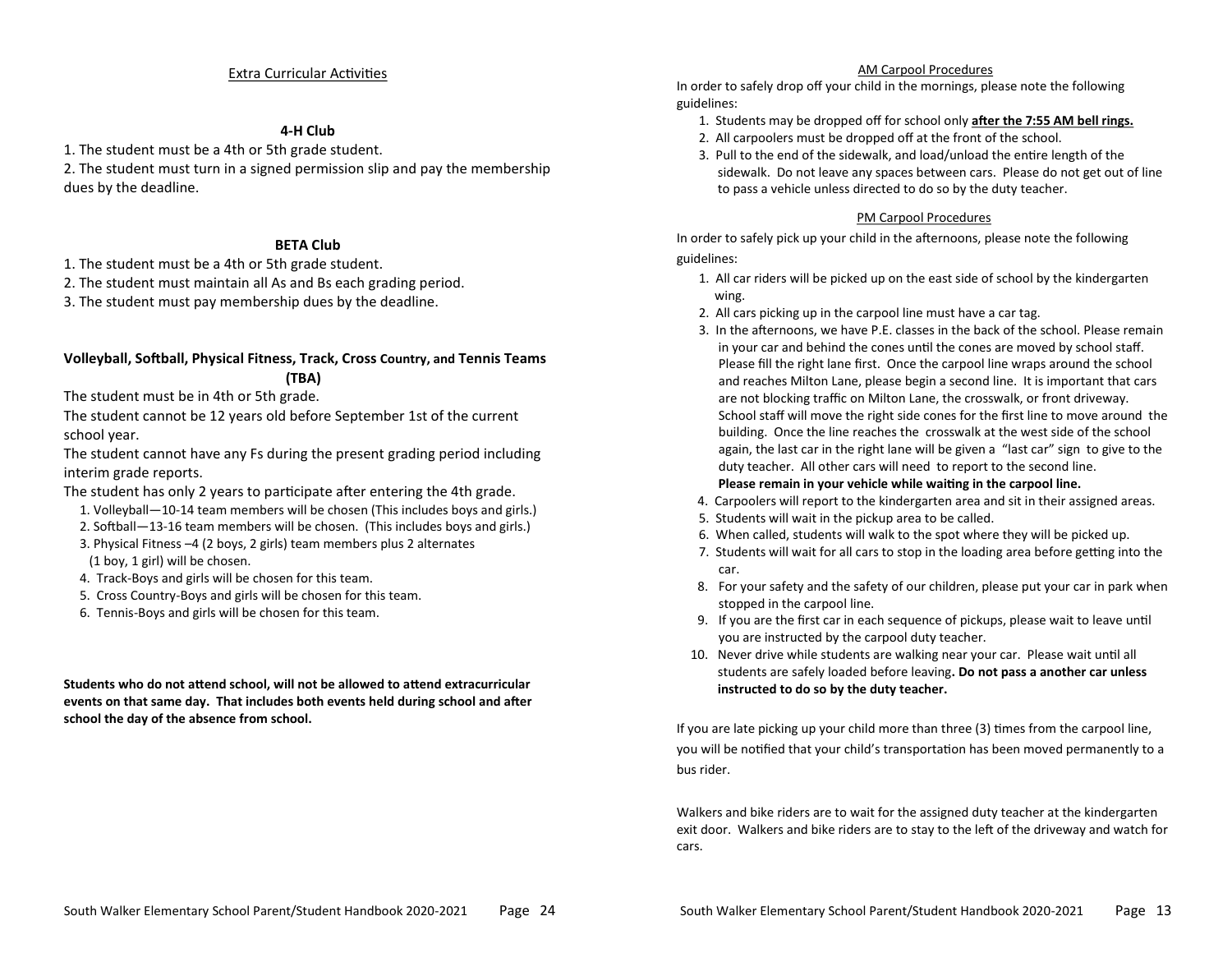

 **Livingston Parish Public Schools** Excellence in Education! 13909 Florida Boulevard

P.O. Box 1130



 Livingston, Louisiana 70754-1130 Phone: (225) 686-7044 Fax: (225) 686-3052 Website: [www.lpsb.org](http://www.lpsb.org) **EMERGENCY PLANNING**

#### **A Guide for Parents**

LPPS continues to strive to strengthen our emergency management plans on all of our campuses.

**What type of drills/ training will students participate in?**

This year, as in the past, each school will perform monthly drills that include: fire, restricted flow, lockdown, severe weather and bus evacuation.

*Fire/Building Evacuation* A fire, gas leak or other chemical/biological hazard inside the building that requires building evacuation.

*Restricted Flow* This is used for various situations to prevent direct threats/exposures from occurring on our campuses. Examples of use are medical emergency (keeping students out of halls and away from situation), dogs on the playground, suspect search near campus, suspicious noise heard near campus, etc. This procedure allows students to continue learning, but prohibits outside activity and reduces and sometimes prohibits visitors on campus.

*Lockdown* Used when there is a probable threat to the campus.

When Lockdown is initiated; teachers and staff will gather students to the closest lockable area and lock all outer doors to that room, turn the lights out and students are instructed to stay quiet. The teacher/staff member stays with the students the entire time. There is no movement by students outside the lockable area until the lockdown has been lifted. **Parents and Visitors are not allowed to enter a school while it is in** 

#### **Who reviews LPPS Emergency Plans?**

**lockdown.**

Each school plan is reviewed by the school crisis team, the central office crisis leader, law enforcement, fire and other emergency responders.

**If there is an evacuation, where will students go?** Each school has identified numerous possible alternate locations. Law enforcement, fire and other parish authorities have been advised of these locations, but for security reasons it would be counter-productive to advise of these locations until the actual emergency occurs. In the event that students must be moved to an alternate location, the school board will use the School Messenger System and the LPPS Facebook account to notify parents.

#### **Should I pick up my child at school during an**

**Emergency?** We strongly encourage parents **NOT** to come to the school during an emergency unless directed to do so. While every parent's natural instinct in an emergency is to go to the school to safeguard his/her child, please understand that doing so may significantly alter the school's ability to respond to the situation.

In addition, going to the school may interfere with police or other emergency workers whose sole purpose is to assure the safety and well being of students and staff. Vehicles driving to the school, for example, will restrict access of emergency vehicles or school buses that are loading children for evacuation or to take them home. While it may seem logical that every student taken home by a parent reduces the workload of the staff, in a fast-moving situation that requires careful coordination and

communication, extra vehicles and visitors to the school actually make the task of keeping track of all students more difficult.

Lost Textbooks and Workbooks

#### Parents,

Please encourage your child to take care of textbooks and workbooks. It is the student's responsibility to keep textbooks and student workbooks in good shape and not lose them.

Students will have to pay for any lost textbooks and workbooks. A new textbook or workbook will not be issued until payment is made.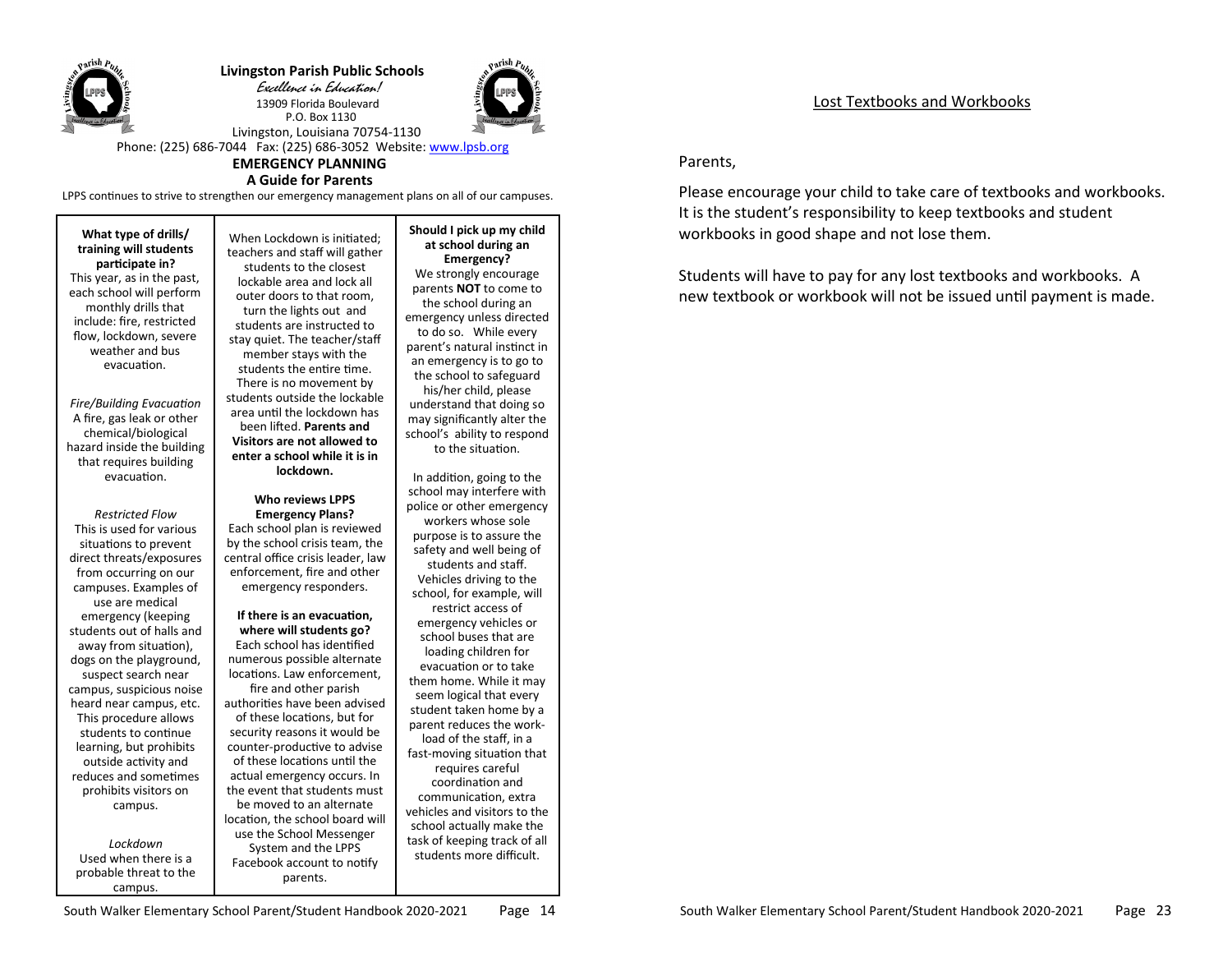

## **Livingston Parish Public Schools Joe Murphy**

Excellence in Education!

 13909 Florida Boulevard **Steve Parrill** P.O. Box 1130 Assistant Superintendent Livingston, Louisiana 70754-1130 **Jody Purvis**  Phone: (225) 686-7044 Fax: (225) 686-3052 Assistant Superintendent

## **STUDENT ACCIDENT INSURANCE COVERAGE**

#### Dear Parents,

The Livingston Parish School Board is pleased to inform you that optional Student Accident Insurance Coverage is available to you again this year. Multiple coverage options, plans and rates are available to allow for a coverage plan that best suits your needs. Policy information is available at www.BollingerSchools.com

If you already have coverage (personal healthcare coverage) for those injuries and/or claims contemplated by the plans offered under the Student Accident Insurance

Coverage policy noted above, your existing coverage will likely provide primary

coverage for associated claims. The above noted Student Accident Insurance Coverage

policy, if selected, would likely provide secondary coverage for associated claims, if you already have personal healthcare coverage. **A failure to secure either personal coverage or the coverage outlined in the attached could result in an absence of coverage for injuries sustained by your child.**



**Livingston Parish Public Schools** Excellence in Education!



P.O. Box 1130 Livingston, Louisiana 70754-1130 Phone: (225) 686-7044 Fax: (225) 686-3052 Website: [www.lpsb.org](http://www.lpsb.org)

13909 Florida Boulevard

**Where can I get**  *ACCURATE* **information during an emergency?** The school board will utilize the School Messenger System and the LPPS Facebook page to notify parents of where to go to get information on your student and to be reunited with your student. We will also utilize the media to get information out to our parents.

LPPS works in conjunction with LPSO, Livingston Office of Homeland Security and Municipalities during emergency situations. A good source of information from the school board can be found on the Livingston Parish Sheriff's Office Facebook page, the Livingston Parish School Board Facebook page. LPPS supplies LPSO with updated information for them to post. **Do not go off of comments posted on Facebook pages. Only the information posted directly by LPSO and LPPS is confirmed information. Ways to report threats of violence made to student(s) and or school(s)** First, we hope that you feel comfortable enough to report any concerns/threats directly to your school's principal or administrative staff. If this is not a feasible option, we now offer reporting via on-line or

phone.

#### The link to on-line reporting is available on the LPPS website, but is also listed below: *[https://Lpsb](https://Lpsb-la.safeschoolsalert.com)-*

*[la.safeschoolsalert.com](https://Lpsb-la.safeschoolsalert.com) Or 833-697-1589*

When reporting via on-line or phone, the more information you can provide will help us effectively investigate this situation.

#### **Bus Accidents**

When a bus accident occurs, LPPS' first actions are to account and care for each student on board. When students are on the bus during an accident, it is a parish emergency response procedure that fire and ambulance services are sent to the scene. Students will be checked out and parents will be notified, but this notification may take time. If your student reports an injury, you will be contacted immediately from the scene. It is not necessary to come to the accident scene as we will have a bus transport them from the scene to their destination.

#### **What can I do to plan ahead?**

The two most important things you as a parent can do are to make certain your child's school and bus driver has up-to-date emergency contact and check out card information. Also, review with your child those that are allowed to check them out when you are unavailable.

Being prepared for emergencies is not only a requirement of the State, but is also taken very seriously by the staff and administration of Livingston Parish Public Schools.

The purpose of this guide is to assist in answering some questions that parents frequently ask about crisis situations.

When disaster strikes, the first consideration for every LPPS staff member is the safety of the children in our care.

Questions about the information contained in this guide should be directed to your school's principal.

**LPPS P.O. BOX 1130 LIVINGSTON, LA 70754 (225) 686-7044**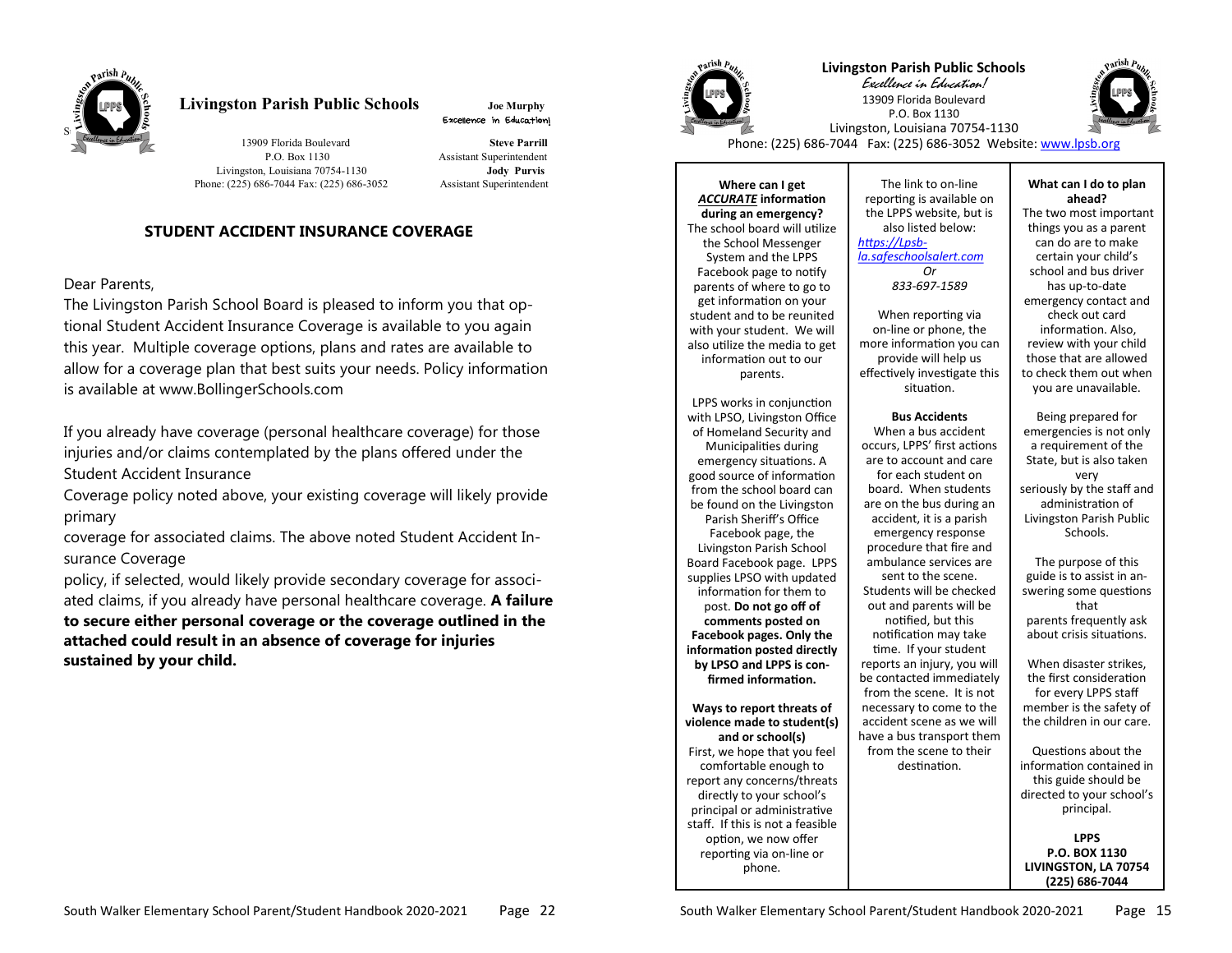#### South Walker Elementary Family Engagement Program 2020-2021

It is our firm belief at South Walker Elementary that a partnership between families and the school is an essential element in providing the best education possible for each student. To this end, we have developed an extensive family involvement program and sincerely encourage families to become actively engaged in the education of their child. The SWE Family Engagement Program includes opportunities for communication, participation in school activities, volunteering, and participation in decision-making process.

| <b>Communication with Families</b> | <b>Activities</b>                        |
|------------------------------------|------------------------------------------|
| <b>Meet and Greet</b>              | Superhero Family Math Night              |
| School Marquee                     | Camping with Cardi Family Literacy Night |
| SWE Web Site                       | <b>Testing Inservice</b>                 |
| SWE Facebook Page                  |                                          |
| <b>SWE Student Handbook</b>        | <b>Volunteer Opportunities</b>           |
| <b>Monthly Event Calendars</b>     | Picture Day                              |
| Cardinal Chatter                   | <b>SWPBS Activities</b>                  |
| PowerSchool Online Grades          | Cardinal Carnival                        |
| Interim Progress Reports           |                                          |
| <b>Report Cards</b>                | <b>Decision Making Opportunities</b>     |
| School Messenger                   | School Building Level Committee          |
| On Course                          | Parent/Teacher Conferences               |
|                                    | School Improvement Team                  |

- **Medication:** If your child needs to take medications for chronic conditions at school please contact your **school nurse**. State law requires a medication administration form be completed by the Physician and parent. This includes prescription and over-the-counter medications. If a student is prescribed a new medication, they must remain at home for 12 hours after the first dose to be observed for adverse reactions. Parents are allowed to bring medications to the school and administer them to their child. If Parents cannot come they may send the medication with someone listed on the child's contact card. If the parent or someone on the contact card cannot come then the parent may send an adult not listed on the contact card. The School will require a written or verbal consent from the parent if the adult is not on the contact card and an ID will be checked.
- **Immunizations:** Louisiana State Law Statute LA R.S. 17; 170 Students entering school for the first time shall present a completed or up to date immunization record.

 All students that are 11 years old must have a Tdap Booster, Meningitis vaccine, and a second varicella (chickenpox). Students that are 16 years of age must have a **second** meningitis immunization.

 Parents of students that are unable to receive their immunizations due to medical, religious, or personal reasons must submit a written letter of dissent . This letter may be found on the LDOE and LPPS websites.

 Students that have not received proper immunizations may not be allowed to come to school if there is an outbreak of a communicable disease at school (Chickenpox, Measles, Pertussis, etc.). By state law, these students must be excluded from the school setting, for the incubation period of the disease. These absences may not be excused.

- **Vision/Hearing:** Students vision and hearing are screened by the school nurse in Pre-K, Kindergarten, 1st, 3rd, 5th, 7th & 9th grades and from parent or teacher referrals. If a problem is detected notes will be sent home to the parent referring them to their physician for a more complete evaluation.
- **Scoliosis:** Students are screened in 6th grade for curvature of the spine. If signs are seen, students will be sent home with a letter referring them to their physician for a more complete evaluation.
- **Medical Conditions:** If your child has a chronic medical condition, contact the school nurse annually. Some examples of chronic medical conditions are: Seizures/Epilepsy, diabetes, asthma, celiac disease, severe allergic reactions to insects or food that require use of an Epi-pen or Benadryl during the school day. A SPECIAL DIET ORDER form is required *annually* from a physician if your child has specific food allergies.
- **Post-Surgery or Hospitalization:** If your child is hospitalized or has surgery he/she must return with a note from the Physician allowing him/her to return to school. Any restrictions must be noted on the return to school form.

If you have any questions or concerns, you may call Jennifer Wilkinson, RN School Nurse Coordinator at (225)686-4368 or contact the school nurse at your child's school. In order for proper care to be provided at school, it is the parent's responsibility to notify the School Nurse with any medical conditions or needs your child may have or any changes to their medical conditions during the school year.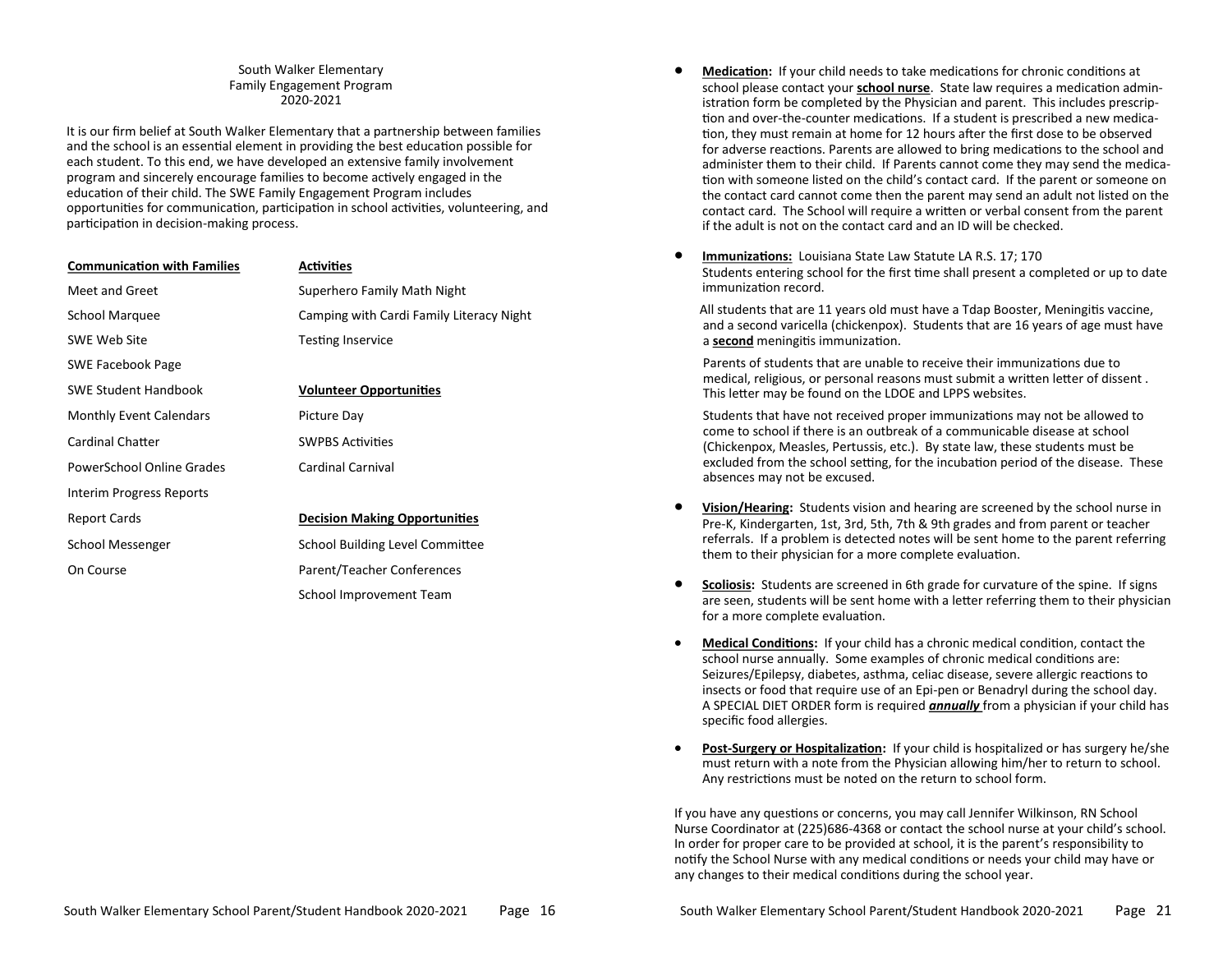#### Livingston Parish Public Schools Health Rules

#### **The following guidelines are offered to help you determine when your child should not attend. You should also consider carefully a child's statement of feeling ill.**

- Diarrhea/Vomiting: Students who are vomiting or having diarrhea (2 or more watery stools) will be sent home from school. They will not be allowed to return until they are symptom free for 24 hours from the onset of symptoms. Children should be kept home if they were vomiting or experienced diarrhea during the night.
- Fever: Students who have a fever of 100.0 F or higher will be sent home. Students will be readmitted after they have been fever free for 24 hours without the use of fever reducing medications. (ex: Tylenol, Motrin, or Advil).
- Cold/Flu: Students with severe colds, sore throats, cough or "flu like" symptoms will not be allowed to stay at school. They should stay home for rest and proper attention to their symptoms.
- Pink Eye: Symptoms of pink eye such as eye drainage, crusty eyelids, redness on the white part of the eyes, swelling, and itching may indicate pink eye, which is a contagious disease. Children with these symptoms will be sent home and should be seen by a doctor for a diagnosis. A doctor's excuse will be required to return to school. If diagnosed with pink eye, the student must be on treatment for at least 24 hours before he can return to school. Some conjunctivitis may require the student remain at home until all symptoms are resolved.
- Rash/Lesions: A student with an undiagnosed rash or lesion will not be allowed to stay at school. Skin rashes or lesions will be considered possibly contagious. Child may return to school after rash is determined to be non-contagious by a physician or to be no longer contagious after proper treatment. Students may return with a note from the Physician's office.
- Boils: Students with boils must be seen by a Physician. If it is a staph infection they must remain home for 24 hours after starting antibiotics. A Physicians note will be required for them to return to school. The boil must be covered. If the boil is draining extra clothes and bandages should be sent with the student in case the bandage becomes saturated or if the clothes get wet.
- Lice: A student's hair must be free of nits and bugs in order to remain at school. The student will be readmitted to school after the parent has treated the child and *all nits and bugs* are removed. After successful treatment, the parent will need to bring the student to the office to be rechecked for lice by school personnel before being allowed to stay at school. *It is recommended that parents check their child on a regular basis for signs of head lice.*

#### Livingston Parish Public School System Title I Family Engagement Policy 2020-2021

A Districtwide Family Advisory Council has been established in order to revise the current Livingston Parish Title I Parent and Family Engagement policy and expand the plan in accordance with the *Every Student Succeeds Act (ESSA) of 2015,* section 1112 of the Elementary and Secondary Act (ESEA). This council will meet regularly in order to coordinate and integrate family involvement, and evaluate the effectiveness of the policy. This policy will be made available to the local community and updated periodically to meet the changing needs of the families and the school. The ultimate goal is to ensure that all families within the district are provided the same opportunities for involvement in their child's education. The advisory council will also be informed of the process of the 1% of Title I, Part A funds reserved for family engagement. The Local Education Agency (LEA) will incorporate these ideas into the district-wide policy. If there are any unsatisfactory comments on the plan, these will be forwarded to the State Education Agency (SEA).

Under the direction and technical assistance of the Local Education Agency (LEA), each Title I school will have family members serve on the Schoolwide Committee, which will function to review the school wide plan and family activities for that school. This plan will be specific to the Title I school and will provide a means for families to become more involved in their child's education.

Consistent with section 1118 of the ESEA, an annual meeting will be held in each school in which family members will be given information about their school participation in the Title I program and related services, an explanation of the requirements of this participation and a school/family compact as required by section 1118(d) of the ESEA.. Family members will also be informed of their right to parent-teacher conferences, regular reports on their children's progress, reasonable access to staff, opportunities to volunteer on campus, and to request information regarding the professional certifications of their student's classroom teachers. To the extent, which is practical, meetings will provide full opportunities for the participation of family members with limited English, members with disabilities and migrant parents following section 1111 of the ESEA. Information will be understandable and uniform.

One goal of this plan will be to improve communication between home and school through family/school compacts, newsletters, family-teacher conferences, handbooks, agendas, surveys, School Messenger recordings, electronic communications, such as: telephone calls, texts and emails, and school social media types of sharing information. It is important that family members respond to communications from the school in a timely manner and talk with their children about their classroom activities and behavior.

Another goal will be to provide information concerning the *Every Student Succeeds Act (ESSA) of 2015*, the State of Louisiana Accountability Law, the curriculum used at the school, the forms of academic assessment used to measure student progress, and the proficiency levels students are expected to meet.

Title I schools will assist families with parenting skills, technology skills, and give assistance in helping with homework, projects, and other at-home activities. Families will be encouraged to take advantage of teacher conferences as a way of monitoring the progress of students. Schools will also provide opportunities for the local community to become more involved with families and with the school.

Family participation is essential to the success of the students. By monitoring the child's progress and working with educators to improve students' achievement, families provide a vital link between the school and the student. Students should know that their family values education and achievement and are available to help them to achieve their goals. Annually, each school will disseminate and collect family surveys to improve engagement. Results from the survey, if needed, will be used to revise family engagement policies at the school level.

It is Livingston Parish Public School System's goal to reach out to, communicate with and work with families as equal partners in our schools.